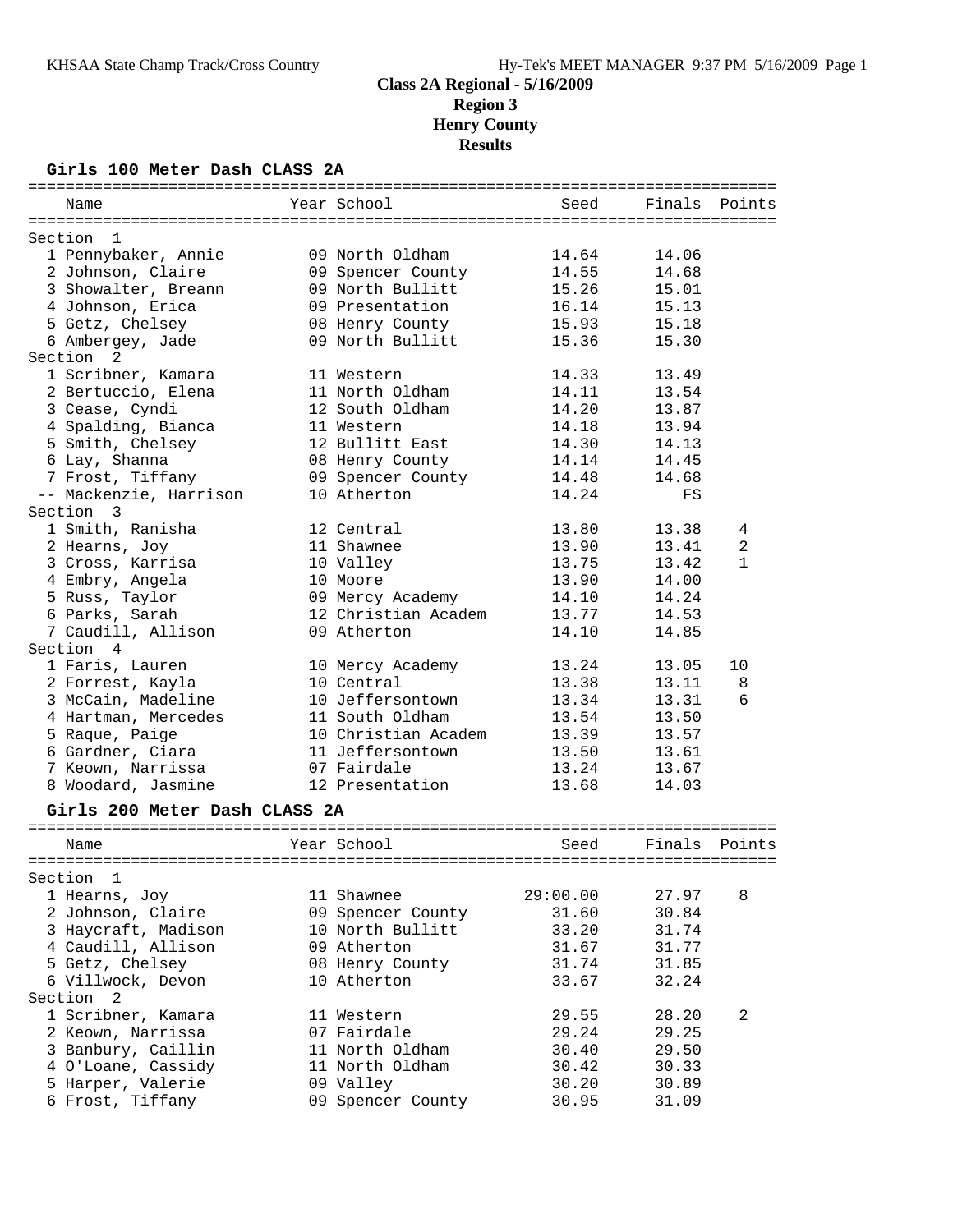#### **....Girls 200 Meter Dash CLASS 2A**

| 7 Lay, Shanna                 | 08 Henry County     | 29.54   | 31.70         |              |
|-------------------------------|---------------------|---------|---------------|--------------|
| 8 Tambo, Neema                | 09 Presentation     | 31.38   | 32.55         |              |
| Section 3                     |                     |         |               |              |
| 1 Gardner, Ciara              | 11 Jeffersontown    | 28.36   | 28.50         |              |
| 2 Hughes, Alexa               | 09 North Bullitt    | 28.79   | 29.03         |              |
| 3 Cross, Karrisa              | 10 Valley           | 28.24   | 29.21         |              |
| 4 Walker, Jessica             | 10 Mercy Academy    | 28.50   | 29.47         |              |
| 5 Franczek, Lana              | 10 Christian Academ | 28.75   | 29.66         |              |
| 6 Woodard, Jasmine            | 12 Presentation     | 28.98   | 30.36         |              |
| 7 Naberagereka, Christiana    | 09 Moore            | 29.00   | 32.03         |              |
| 8 Melcher, Emily              | 10 Bullitt East     | 29.07   | 32.34         |              |
| Section 4                     |                     |         |               |              |
| 1 Houston, Erika              | 11 South Oldham     | 27.11   | 27.42         | 10           |
| 2 Faris, Lauren               | 10 Mercy Academy    | 27.60   | 28.00         | 6            |
| 3 Meredith, Tameka            | 12 Central          | 27.39   | 28.18         | 4            |
| 4 Forrest, Kayla              | 10 Central          | 27.22   | 28.28         | $\mathbf{1}$ |
| 5 Hartman, Mercedes           | 11 South Oldham     | 27.72   | 28.86         |              |
| 6 Raque, Paige                | 10 Christian Academ | 27.84   | 28.90         |              |
| 7 McCain, Madeline            | 10 Jeffersontown    | 27.80   | 28.93         |              |
| Girls 400 Meter Dash CLASS 2A |                     |         |               |              |
|                               |                     |         |               |              |
| Name                          | Year School         | Seed    | Finals Points |              |
|                               |                     |         |               |              |
| Section 1                     |                     |         |               |              |
| 1 Raisor, Danielle            | 09 Henry County     |         | 1:09.25       |              |
| 2 Duvall, Ashley              | 09 Bullitt East     | 1:10.36 | 1:10.10       |              |
| 3 Hargrove, Kadija            | 09 Western          | 1:16.04 | 1:12.33       |              |
| 4 Chandler, Kendra            | 12 Jeffersontown    | 1:12.61 | 1:14.85       |              |
| Section<br>$\overline{2}$     |                     |         |               |              |
| 1 Canty, Toya                 | 12 Western          | 1:08.04 | 1:05.25       | 2            |
| 2 Andres, Jessica             | 10 North Oldham     | 1:06.78 | 1:05.81       |              |
| 3 Franczek, Eva               | 12 Christian Academ | 1:07.10 | 1:06.63       |              |
| 4 Asbury, Christy             | 12 North Bullitt    | 1:09.85 | 1:06.73       |              |
| 5 Hearns, Joy                 | 11 Shawnee          | 1:10.00 | 1:07.51       |              |
| 6 Jones, Jourden              | 08 Moore            | 1:09.00 | 1:19.55       |              |
| 7 Baker, Tiffany              | 10 Valley           | 1:10.00 | 1:23.25       |              |
| Section 3                     |                     |         |               |              |
| 1 Houston, Erika              | 11 South Oldham     | 1:00.21 | 1:01.54       | 10           |

 2 Ellis, Hannah 10 South Oldham 1:00.66 1:01.74 8 3 Melcher, Emily 10 Bullitt East 1:03.08 1:03.64 6 4 Brown, Morgan 12 Central 1:05.00 1:04.14 4 5 Henry, Chantel 10 Central 1:02.80 1:05.34 1 6 Stout, Megan 10 Mercy Academy 1:04.70 1:05.54 7 Hackbarth, Marleena 10 Mercy Academy 1:05.60 1:06.34 8 Adams, Ashley 10 North Oldham 1:05.43 1:07.64 **Girls 800 Meter Run CLASS 2A** ================================================================================ Name The Year School Seed Finals Points

| Section 1           |                  |         |         |   |
|---------------------|------------------|---------|---------|---|
| 1 Weston, Tia       | 08 Fairdale      | 2:27.40 | 2:29.56 |   |
| 2 Newberry, Kristen | 10 Mercy Academy | 2:28.00 | 2:31.29 | 8 |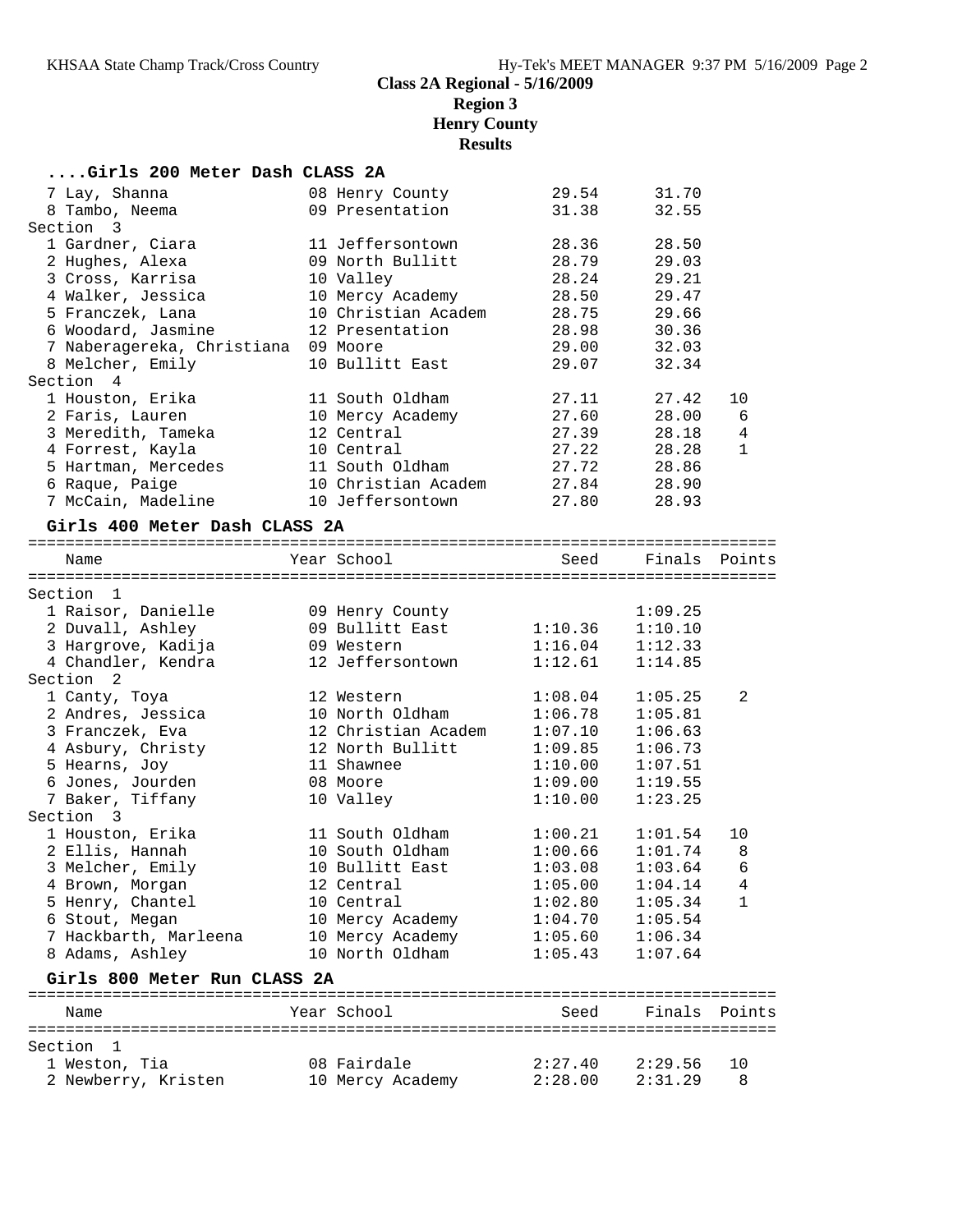#### **....Girls 800 Meter Run CLASS 2A**

|                                                                                                                                                                                                                                                                                                                                                  | 2:29.10                                                                                                                                                                                                                                                                                                  | 2:31.51 | 6              |
|--------------------------------------------------------------------------------------------------------------------------------------------------------------------------------------------------------------------------------------------------------------------------------------------------------------------------------------------------|----------------------------------------------------------------------------------------------------------------------------------------------------------------------------------------------------------------------------------------------------------------------------------------------------------|---------|----------------|
|                                                                                                                                                                                                                                                                                                                                                  | 2:34.87                                                                                                                                                                                                                                                                                                  | 2:36.25 | $\overline{4}$ |
|                                                                                                                                                                                                                                                                                                                                                  | 2:29.50                                                                                                                                                                                                                                                                                                  | 2:38.38 | $\overline{2}$ |
|                                                                                                                                                                                                                                                                                                                                                  | 2:45.29                                                                                                                                                                                                                                                                                                  | 2:39.79 | $\mathbf{1}$   |
|                                                                                                                                                                                                                                                                                                                                                  | 2:53.74                                                                                                                                                                                                                                                                                                  | 2:44.17 |                |
|                                                                                                                                                                                                                                                                                                                                                  | 2:42.00                                                                                                                                                                                                                                                                                                  | 2:44.69 |                |
|                                                                                                                                                                                                                                                                                                                                                  | 2:45.02                                                                                                                                                                                                                                                                                                  | 2:44.73 |                |
|                                                                                                                                                                                                                                                                                                                                                  | 2:40.00                                                                                                                                                                                                                                                                                                  | 2:44.78 |                |
|                                                                                                                                                                                                                                                                                                                                                  | 2:39.91                                                                                                                                                                                                                                                                                                  | 2:45.62 |                |
|                                                                                                                                                                                                                                                                                                                                                  | 2:55.80                                                                                                                                                                                                                                                                                                  | 2:53.00 |                |
|                                                                                                                                                                                                                                                                                                                                                  | 2:55.93                                                                                                                                                                                                                                                                                                  | 2:53.10 |                |
|                                                                                                                                                                                                                                                                                                                                                  | 2:51.50                                                                                                                                                                                                                                                                                                  | 2:55.04 |                |
|                                                                                                                                                                                                                                                                                                                                                  | 2:48.00                                                                                                                                                                                                                                                                                                  | 2:56.03 |                |
|                                                                                                                                                                                                                                                                                                                                                  | 2:48.00                                                                                                                                                                                                                                                                                                  | 3:00.48 |                |
|                                                                                                                                                                                                                                                                                                                                                  | 2:58.50                                                                                                                                                                                                                                                                                                  | 3:20.51 |                |
|                                                                                                                                                                                                                                                                                                                                                  | 3:29.70                                                                                                                                                                                                                                                                                                  | 3:24.66 |                |
| 3 Richmond, Sasha<br>4 Rogers, Jenna<br>5 Murner, Jessie<br>6 Burnett, Sarah Beth<br>7 Collins, Gentry<br>8 Adams, Ashley<br>9 Carey, Alexis<br>10 Field, Clare<br>11 Seger, Camille<br>12 Setters, Katie<br>13 Schmidt, Madeline<br>14 Payne, Kayla<br>15 Tilford, Kheiston<br>16 Willey, Kristen<br>17 Humphery, Rachael<br>18 Stanley, Taylor | 12 Central<br>10 Christian Academ<br>10 South Oldham<br>08 Christian Academ<br>10 North Bullitt<br>10 North Oldham<br>10 Bullitt East<br>10 Mercy Academy<br>11 Presentation<br>09 Henry County<br>09 South Oldham<br>09 Presentation<br>10 Central<br>10 North Oldham<br>08 Fairdale<br>09 Henry County |         |                |

#### **Girls 1600 Meter Run CLASS 2A**

| Name                                                  | Year School         | Seed    | Finals Points |             |
|-------------------------------------------------------|---------------------|---------|---------------|-------------|
| =================================<br>1 Murner, Jessie | 10 South Oldham     | 5:33.70 | 5:29.20       | 10          |
| 2 Rogers, Jenna                                       | 10 Christian Academ | 5:31.37 | 5:30.25       | 8           |
| 3 Heines, Helen                                       | 10 North Bullitt    | 5:44.94 | 5:38.91       | 6           |
| 4 Wattley, Kasey                                      | 10 North Oldham     | 5:46.00 | 5:41.14       | 4           |
| 5 Richardson, Casey                                   | 09 Presentation     | 5:27.53 | 5:46.80       | 2           |
| 6 Garcia, Charliann                                   | 07 Spencer County   | 5:51.00 | 5:53.73       | $\mathbf 1$ |
| 7 Orrender, Kami                                      | 09 South Oldham     | 5:52.72 | 5:58.34       |             |
| 8 Burnett, Sarah Beth                                 | 08 Christian Academ | 5:59.10 | 5:58.74       |             |
| 9 Gunter, Lauren                                      | 10 Mercy Academy    | 5:44.40 | 6:00.34       |             |
| 10 Fischer, Cassey                                    | 09 Henry County     | 5:54.19 | 6:05.64       |             |
| 11 Cook, Madison                                      | 12 Presentation     | 6:02.53 | 6:11.94       |             |
| 12 Fischer, Cathryn                                   | 07 Henry County     | 6:24.64 | 6:13.59       |             |
| 13 Rines, Summer                                      | 12 Atherton         | 6:11.52 | 6:34.14       |             |
| 14 Downs, Ednisha                                     | 10 Central          | 6:30.00 | 6:38.55       |             |
| 15 Muzzillo, Hannah                                   | 09 North Oldham     | 6:16.00 | 6:40.34       |             |
| 16 Potts, Jessica                                     | 11 Bullitt East     | 7:00.34 | 6:51.14       |             |
| 17 Ahmed, Amina                                       | 11 Central          | 7:00.00 | 8:05.36       |             |
|                                                       |                     |         |               |             |

#### **Girls 3200 Meter Run CLASS 2A**

| Name                 | Year School         | Seed     | Finals   | Points         |
|----------------------|---------------------|----------|----------|----------------|
| 1 Niemann, Kacie     | 12 South Oldham     | 12:12.54 | 12:14.31 | 10             |
| 2 Beyea, Caitlin     | 09 North Oldham     | 12:26.84 | 12:18.55 | 8              |
| 3 Richardson, Casey  | 09 Presentation     | 12:02.30 | 12:20.37 | 6              |
| 4 Heines, Helen      | 10 North Bullitt    | 12:44.54 | 12:28.95 | 4              |
| 5 Wattley, Kasey     | 10 North Oldham     | 12:42.56 | 12:33.12 | $\overline{2}$ |
| 6 Kinny, Annie       | 12 Mercy Academy    | 12:33.00 | 12:44.68 |                |
| 7 Shawyer, Christina | 09 Spencer County   | 12:40.00 | 12:48.90 |                |
| 8 Fischer, Cassey    | 09 Henry County     | 12:51.48 | 12:55.06 |                |
| 9 Stallings, Dria    | 11 Christian Academ | 12:43.85 | 12:57.37 |                |
| 10 Nieto, Morgan     | 11 South Oldham     | 12:47.50 | 13:13.99 |                |
| 11 Seger, Caroline   | 11 Presentation     | 13:14.00 | 13:29.35 |                |
|                      |                     |          |          |                |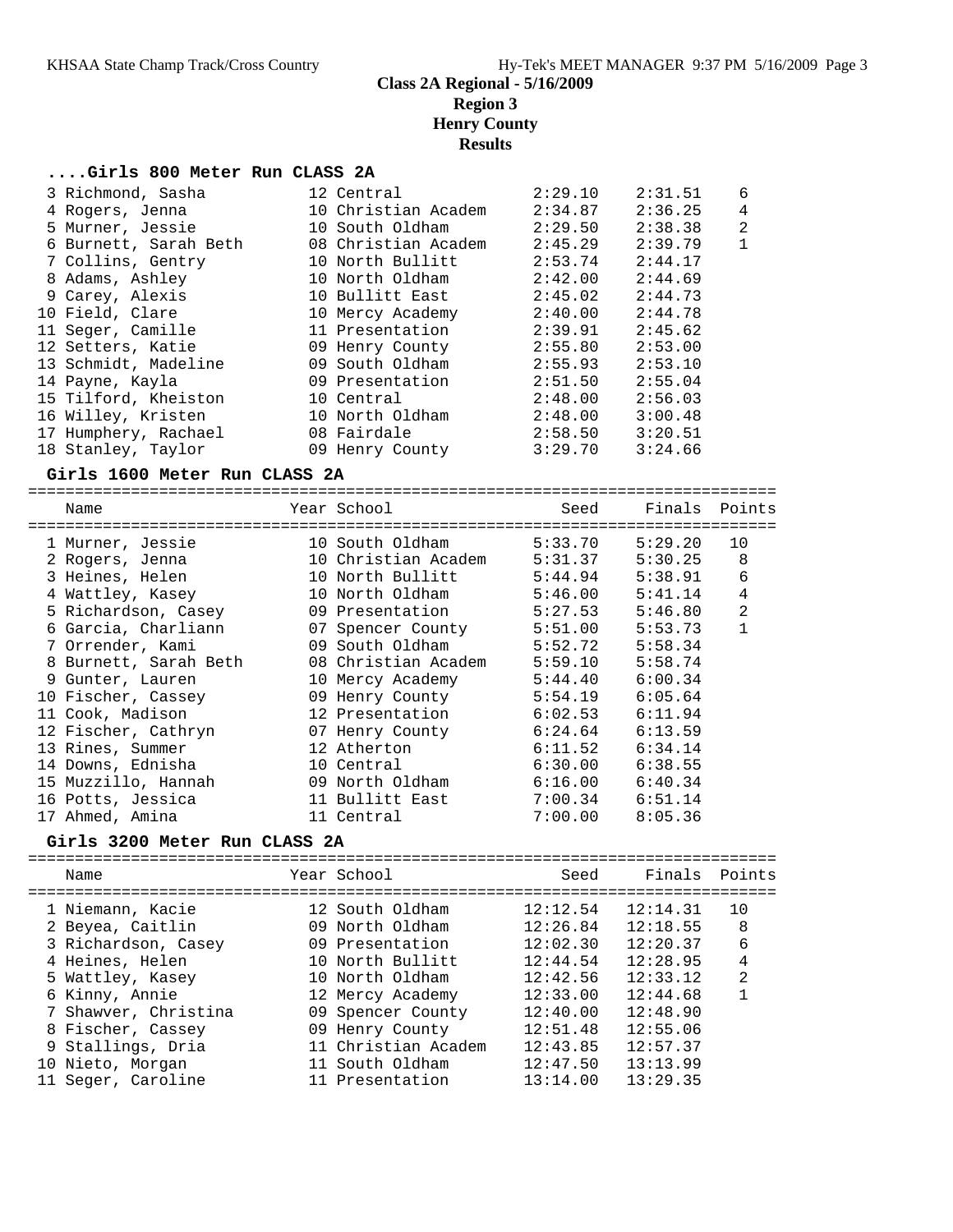| Girls 3200 Meter Run CLASS 2A      |                                 |                          |                |                |
|------------------------------------|---------------------------------|--------------------------|----------------|----------------|
| 12 Herd, Caty                      | 09 Christian Academ             | 13:10.30                 | 13:38.13       |                |
| 13 Fischer, Cathryn                | 07 Henry County                 | 13:50.21                 | 13:57.07       |                |
| 14 Hodge, Sarah                    | 12 Mercy Academy                | 14.53                    | 14:53.04       |                |
| Girls 100 Meter Hurdles CLASS 2A   |                                 |                          |                |                |
|                                    |                                 |                          |                |                |
| Name                               | Year School                     | Seed                     | Finals         | Points         |
| 1 Gibson, Lucy                     | 10 North Oldham                 | 20.44                    | 19.31          |                |
| 2 Murphy, Charissa                 | 10 Bullitt East                 | 21.30                    | 20.34          |                |
| 3 McHargue, Carmyn                 | 11 North Bullitt                | 21.89                    | 20.69          |                |
| 4 Ezelle, Chloe                    | 10 South Oldham                 | 21.65                    | 21.33          |                |
| Section<br>-2                      |                                 |                          |                |                |
| 1 Zetrenne, Nathelie               | 12 Central                      | 15.97                    | 15.86          | 10             |
| 2 Crawford, Brittany               | 11 Henry County                 | 16.32                    | 16.11          | 8              |
| 3 Stone, Sadie                     | 11 Christian Academ             | 16.62                    | 16.21          | 6              |
| 4 Walker, Jessica                  | 10 Mercy Academy                | 17.04                    | 17.32          | 4              |
| 5 Brashear, Cortney                | 12 Central                      | 17.20                    | 17.43          | $\overline{2}$ |
| 6 Lowe, Jessica                    | 10 North Oldham                 | 19.35                    | 19.10          | $\mathbf{1}$   |
| 7 Franczek, Lana                   | 10 Christian Academ             | 19.55                    | 19.92          |                |
| 8 Harper, Valerie                  | 09 Valley                       | 18.10                    | 26.54          |                |
| Girls 300 Meter Hurdles CLASS 2A   |                                 |                          |                |                |
|                                    |                                 |                          |                |                |
| Name                               | Year School                     | Seed                     | Finals         | Points         |
|                                    |                                 |                          |                |                |
| Section 1                          |                                 |                          |                |                |
| 1 McCain, Madeline                 | 10 Jeffersontown                | 54.35                    | 55.07<br>56.73 |                |
| 2 Guy, Jessica                     | 11 Moore<br>10 Christian Academ | 57.00<br>54.54           | 57.05          |                |
| 3 Franczek, Lana<br>4 Lowe, Carmen | 09 Western                      |                          | 58.62          |                |
| 5 Ezelle, Chloe                    | 10 South Oldham                 | 1:00.93                  | 1:00.88        |                |
| 6 McHargue, Carmyn                 | 11 North Bullitt                | 1:00.35                  | 1:02.61        |                |
| 7 Murphy, Charissa                 | 10 Bullitt East                 | 1:04.30                  | 1:04.24        |                |
| Section 3                          |                                 |                          |                |                |
| 1 Stone, Sadie                     | 11 Christian Academ             | 49.04                    | 48.76          | 10             |
| 2 Wickliffe, Jay'Ne                | 12 Central                      | 49.04                    | 50.06          | 8              |
| 3 Zetrenne, Nathelie               | 12 Central                      | 50.10                    | 51.39          | 6              |
| 4 Crask, Amanda                    | 09 Mercy Academy                | 50.90                    | 51.73          | $\overline{4}$ |
| 5 Crawford, Brittany               | 11 Henry County                 | 52.68                    | 52.64          | $\overline{2}$ |
| 6 Gibson, Lucy                     | 10 North Oldham                 | 53.50                    | 53.52          | 1              |
| 7 Harper, Valerie                  | 09 Valley                       | 52.00                    | 1:02.88        |                |
| Girls 4x100 Meter Relay CLASS 2A   |                                 |                          |                |                |
|                                    |                                 |                          |                |                |
| School                             |                                 | Seed                     | Finals         | Points         |
|                                    |                                 |                          |                |                |
| Section<br>-1                      |                                 |                          |                |                |
| 1 Valley                           |                                 | 58.00                    | 57.12          |                |
| 1) Harris, Stevesha 12             | 2) Roberts, Star 12             |                          |                |                |
| 3) Edwards, Yavon 12               |                                 | 4) Thompson, Shayna 12   |                |                |
| 5) Cross, Karrisa 10               | 6) Harper, Valerie 09           |                          |                |                |
| 7) Edwards, Ladasha 10             |                                 | 8) Mckinney, Keshauna 10 |                |                |
| 2 Henry County                     |                                 | 58.44                    | 58.03          |                |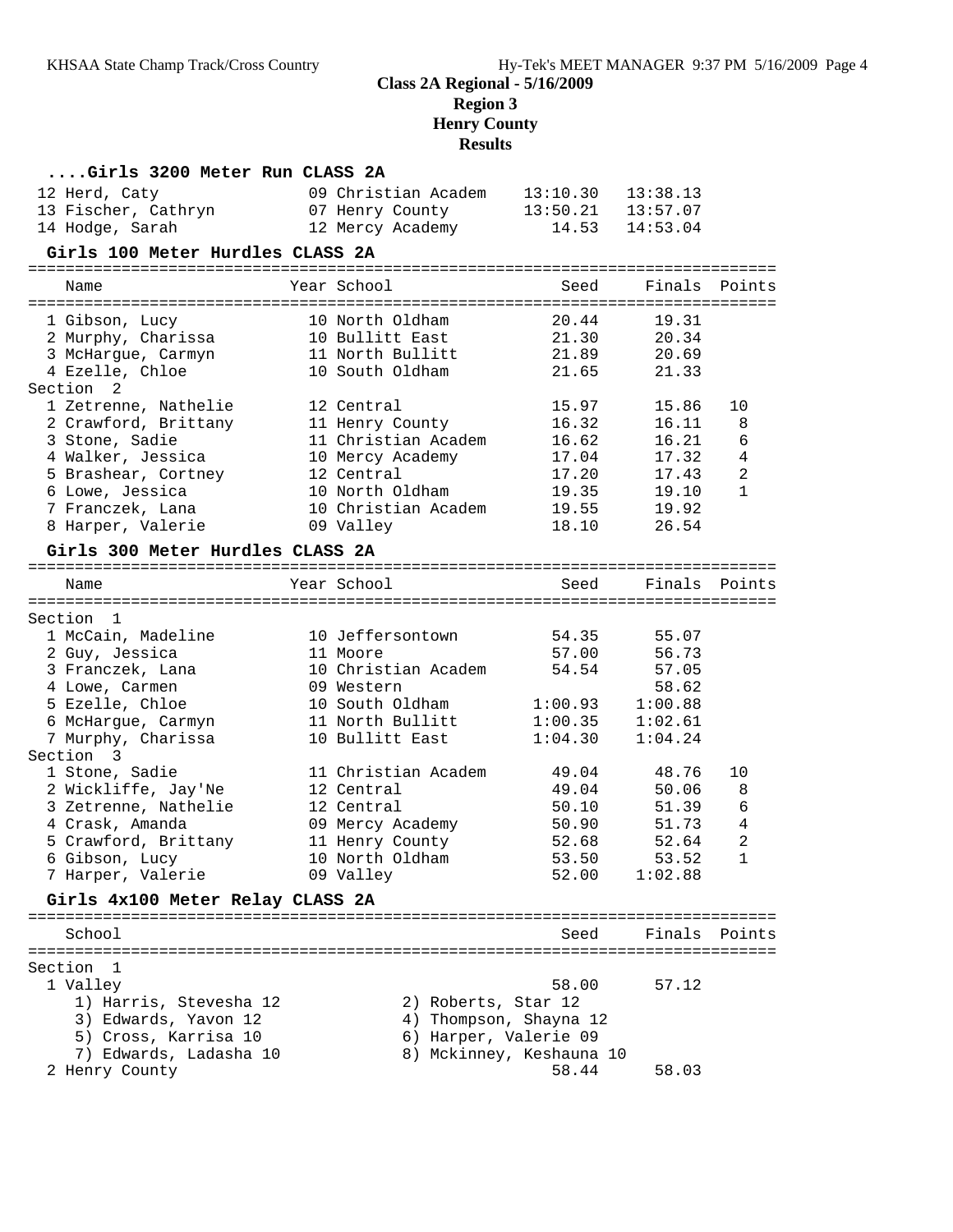# **....Girls 4x100 Meter Relay CLASS 2A**

| 1) King, Alexa 11                |    | 2) Getz, Chelsey 08            |         |        |
|----------------------------------|----|--------------------------------|---------|--------|
| 3) Raisor, Danielle 09           |    | 4) Setters, Katie 09           |         |        |
| 5) Lay, Shanna 08                | 6) |                                |         |        |
| 3 Presentation                   |    | 59.08                          | 59.08   |        |
| 1) Seger, Celine 09              |    | 2) Tambo, Neema 09             |         |        |
| 3) Woodard, Jasmine 12           |    | 4) Johnson, Erica 09           |         |        |
| 5) Senn, Margaret 10             | 6) |                                |         |        |
| 4 North Bullitt                  |    | 1:01.22                        | 1:00.32 |        |
| 1) Ambergey, Jade 09             |    | 2) Haycraft, Madison 10        |         |        |
| 3) Showalter, Breann 09          |    | 4) Trammell, Allennia 09       |         |        |
| 5) McHargue, Carmyn 11           |    | 6) Hughes, Alexa 09            |         |        |
| 7) Asbury, Christy 12            |    | 8) Brian, Meri 11              |         |        |
| Section <sub>2</sub>             |    |                                |         |        |
| 1 Western                        |    | 53.50                          | 54.18   | 10     |
| 1) Canty, Toya 12                |    | 2) Smith, Shantell 12          |         |        |
| 3) Scribner, Kamara 11           |    | 4) Spalding, Bianca 11         |         |        |
| 5) Lowe, Carmen 09               |    | 6) Hargrove, Kadija 09         |         |        |
| 7) Ford, Ivory 09                | 8) |                                |         |        |
| 2 North Oldham                   |    | 54.40                          | 54.64   | 8      |
| 1) Andres, Jessica 10            |    | 2) Pennybaker, Annie 09        |         |        |
| 3) Pierangelino, Madalena 11     |    | 4) Bertuccio, Elena 11         |         |        |
| 5) Grey, Lindsay 09              |    | 6) Banbury, Caillin 11         |         |        |
| 3 Mercy Academy                  |    | 53.45                          | 55.02   | 6      |
| 1) Walker, Jessica 10            |    | 2) Russ, Taylor 09             |         |        |
| 3) Hall, Jordan 12               |    | 4) Faris, Lauren 10            |         |        |
| 5) Stout, Megan 10               |    | 6) Clark, Sarah 09             |         |        |
| 7) Bergamini, Maggie 09          |    | 8) Crask, Amanda 09            |         |        |
| 4 Jeffersontown                  |    | 54.81                          | 55.12   | 4      |
| 1) Chandler, Kendra 12           |    | 2) Gardner, Ciara 11           |         |        |
| 3) Epps, Samantha 11             |    | 4) McCain, Madeline 10         |         |        |
| 5) Partee, Saria 10              |    | 6) Presley, Felicia 09         |         |        |
| 7) Slemmons, Britney 09          | 8) |                                |         |        |
| 5 Moore                          |    | 58.00                          | 55.76   | 2      |
| 1) Black, Jessica 10             |    | 2) Angela, Embry 10            |         |        |
| 3) Schmidt, Maria 08             |    | 4) Naberagereka, Christiana 09 |         |        |
| 5) Ward, Allisandra 11           |    | 6) Guy, Jessica 11             |         |        |
| 7) Jones, Jourden 08             | 8) |                                |         |        |
| 6 Christian Academy Louisville   |    | 55.89                          | 56.74   | 1      |
| 1) Parks, Sarah 12               |    | 2) Warford, Kelsey 09          |         |        |
| 3) Weiss, Adrienne 11            |    | 4) Nobiltt, Lauren 09          |         |        |
| 5) Raque, Paige 10               |    | 6) Franczek, Eva 12            |         |        |
| 7) Franczek, Lana 10             |    | 8) Stone, Sadie 11             |         |        |
| -- Central                       |    | 51.50                          | DQ      |        |
| 1) Rivers, Deshaeia 11           |    | 2) Wickliffe, Jay'Ne 12        |         |        |
| 3) Forrest, Kayla 10             |    | 4) Meredith, Tameka 12         |         |        |
| 5) Zetrenne, Nathelie 12         |    | 6) Richmond, Sasha 12          |         |        |
| 7) Powell, Antoinette 10         |    | 8) Smith, Ranisha 12           |         |        |
| Girls 4x200 Meter Relay CLASS 2A |    |                                |         |        |
| School                           |    | Seed                           | Finals  | Points |
|                                  |    | ============================== |         |        |

Section 1<br>1 Moore  $2:00.00$  1:57.78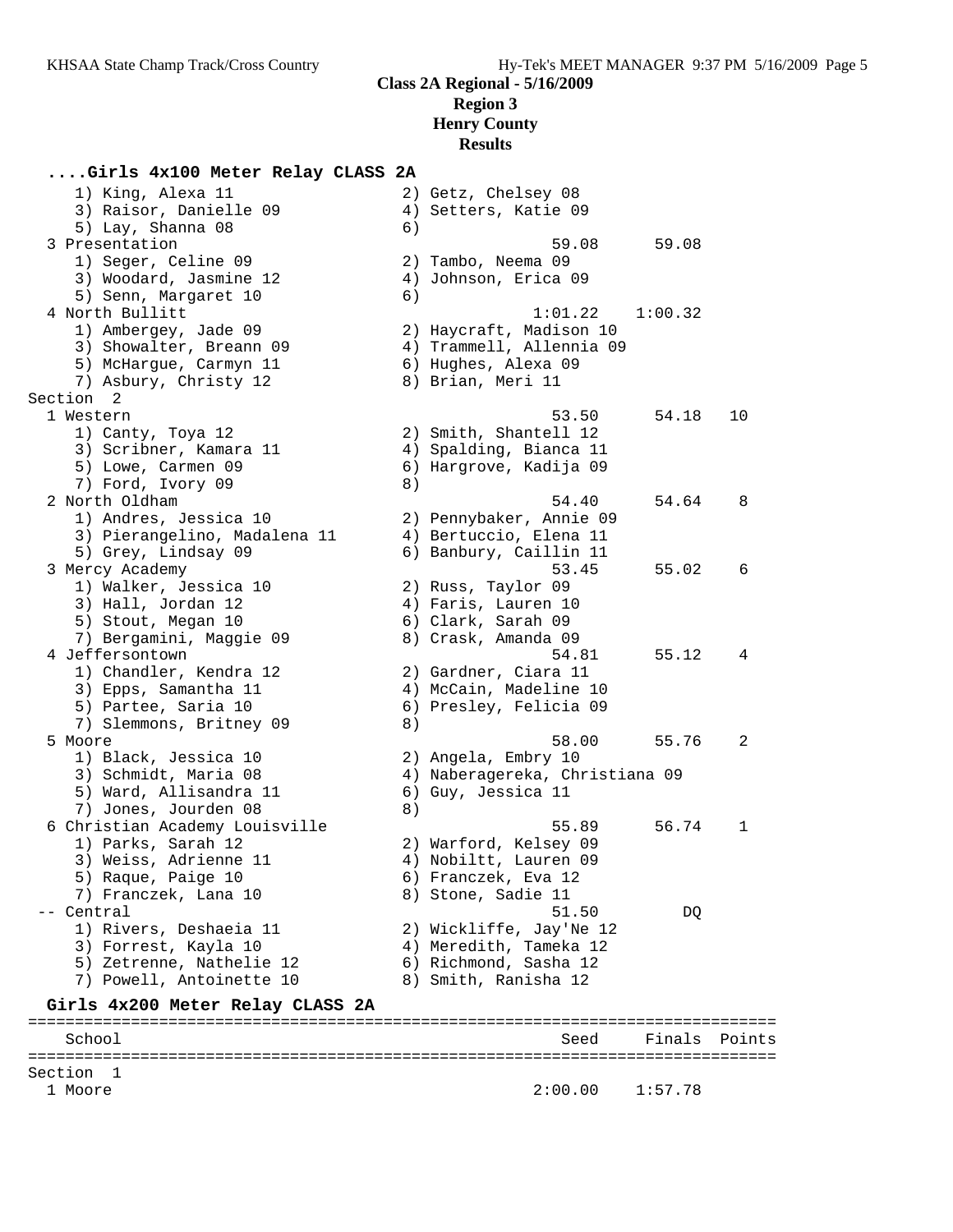# **....Girls 4x200 Meter Relay CLASS 2A**

| 1) Guy, Jessica 11             |    | 2) Schmidt, Maria 08           |         |    |
|--------------------------------|----|--------------------------------|---------|----|
| 3) Black, Jessica 10           |    | 4) Naberagereka, Christiana 09 |         |    |
| 5) Ward, Allisandra 11         |    | 6) Jones, Jourden 08           |         |    |
| 7) Embry, Angela 10            | 8) |                                |         |    |
| 2 Valley                       |    | 1:59.00                        | 1:58.08 |    |
| 1) Harris, Stevesha 12         |    | 2) Roberts, Star 12            |         |    |
| 3) Harper, Valerie 09          |    | 4) Cross, Karrisa 10           |         |    |
| 5) Edwards, Yavon 12           |    | 6) Edwards, Ladasha 10         |         |    |
| 7) Mckinney, Keshauna 10       | 8) |                                |         |    |
| 3 Henry County                 |    | 1:59.71                        | 2:03.23 |    |
| 1) Lay, Shanna 08              |    | 2) Setters, Katie 09           |         |    |
| 3) Raisor, Danielle 09         |    | 4) King, Alexa 11              |         |    |
| 4 Presentation                 |    | 2:04.26                        | 2:07.04 |    |
| 1) Seger, Celine 09            |    | 2) Contratto, Erin 12          |         |    |
|                                |    |                                |         |    |
| 3) Tambo, Neema 09             |    | 4) Johnson, Erica 09           |         |    |
| 5) Senn, Margaret 10           | 6) |                                |         |    |
| Section 2                      |    |                                |         |    |
| 1 Central                      |    | 1:47.40                        | 1:48.02 | 10 |
| 1) Zetrenne, Nathelie 12       |    | 2) Rivers, Deshaeia 11         |         |    |
| 3) Wickliffe, Jay'Ne 12        |    | 4) Meredith, Tameka 12         |         |    |
| 5) Forrest, Kayla 10           |    | 6) Richmond, Sasha 12          |         |    |
| 7) Smith, Ranisha 12           |    | 8) Henry, Chantel 10           |         |    |
| 2 South Oldham                 |    | 1:50.56                        | 1:51.20 | 8  |
| 1) Cease, Cyndi 12             |    | 2) Houston, Erika 11           |         |    |
| 3) Hartman, Mercedes 11        |    | 4) Niemann, Kacie 12           |         |    |
| 5) Ellis, Hannah 10            |    | 6) Abney, Emma 09              |         |    |
| 7) Cease, Katie 08             | 8) |                                |         |    |
| 3 Christian Academy Louisville |    | 1:51.54                        | 1:51.60 | 6  |
| 1) Franczek, Eva 12            |    | 2) Franczek, Lana 10           |         |    |
| 3) Raque, Paige 10             |    | 4) Stone, Sadie 11             |         |    |
| 5) Parks, Sarah 12             |    | 6) Nobiltt, Lauren 09          |         |    |
| 7) Warford, Kelsey 09          |    | 8) Evans, Madison 09           |         |    |
| 4 Mercy Academy                |    | 1:53.00                        | 1:52.80 | 4  |
| 1) Walker, Jessica 10          |    | 2) Crask, Amanda 09            |         |    |
| 3) Hall, Jordan 12             |    | 4) Faris, Lauren 10            |         |    |
| 5) Hackbarth, Marleena 10      |    | 6) Clark, Sarah 09             |         |    |
| 7) Russ, Taylor 09             |    | 8) Stout, Megan 10             |         |    |
| 5 Western                      |    | 1:53.60                        | 1:53.45 | 2  |
| 1) Canty, Toya 12              |    | 2) Hargrove, Kadija 09         |         |    |
| 3) Scribner, Kamara 11         |    | 4) Spalding, Bianca 11         |         |    |
| 5) Ford, Ivory 09              |    | 6) Lowe, Carmen 09             |         |    |
| 7) Taylor, Shanett 11          |    | 8) Smith, Shantell 12          |         |    |
| 6 North Bullitt                |    | 1:57.04                        | 1:53.82 | 1  |
| 1) Asbury, Christy 12          |    | 2) Hughes, Alexa 09            |         |    |
| 3) Collins, Gentry 10          |    | 4) Brian, Meri 11              |         |    |
| 5) Ambergey, Jade 09           |    | 6) Haycraft, Madison 10        |         |    |
| 7) Showalter, Breann 09        |    | 8) McHargue, Carmyn 11         |         |    |
|                                |    |                                |         |    |
| 7 North Oldham                 |    | 1:57.17                        | 1:55.94 |    |
| 1) Andres, Jessica 10          |    | 2) Banbury, Caillin 11         |         |    |
| 3) Pennybaker, Annie 09        |    | 4) Grey, Lindsay 09            |         |    |
| 5) Pierangelino, Madalena 11   |    | 6) Bertuccio, Elena 11         |         |    |
| 8 Jeffersontown                |    | 1:55.37                        | 2:01.49 |    |
| 1) Chandler, Kendra 12         |    | 2) Gardner, Ciara 11           |         |    |
| 3) Presley, Felicia 09         |    | 4) Slemmons, Britney 09        |         |    |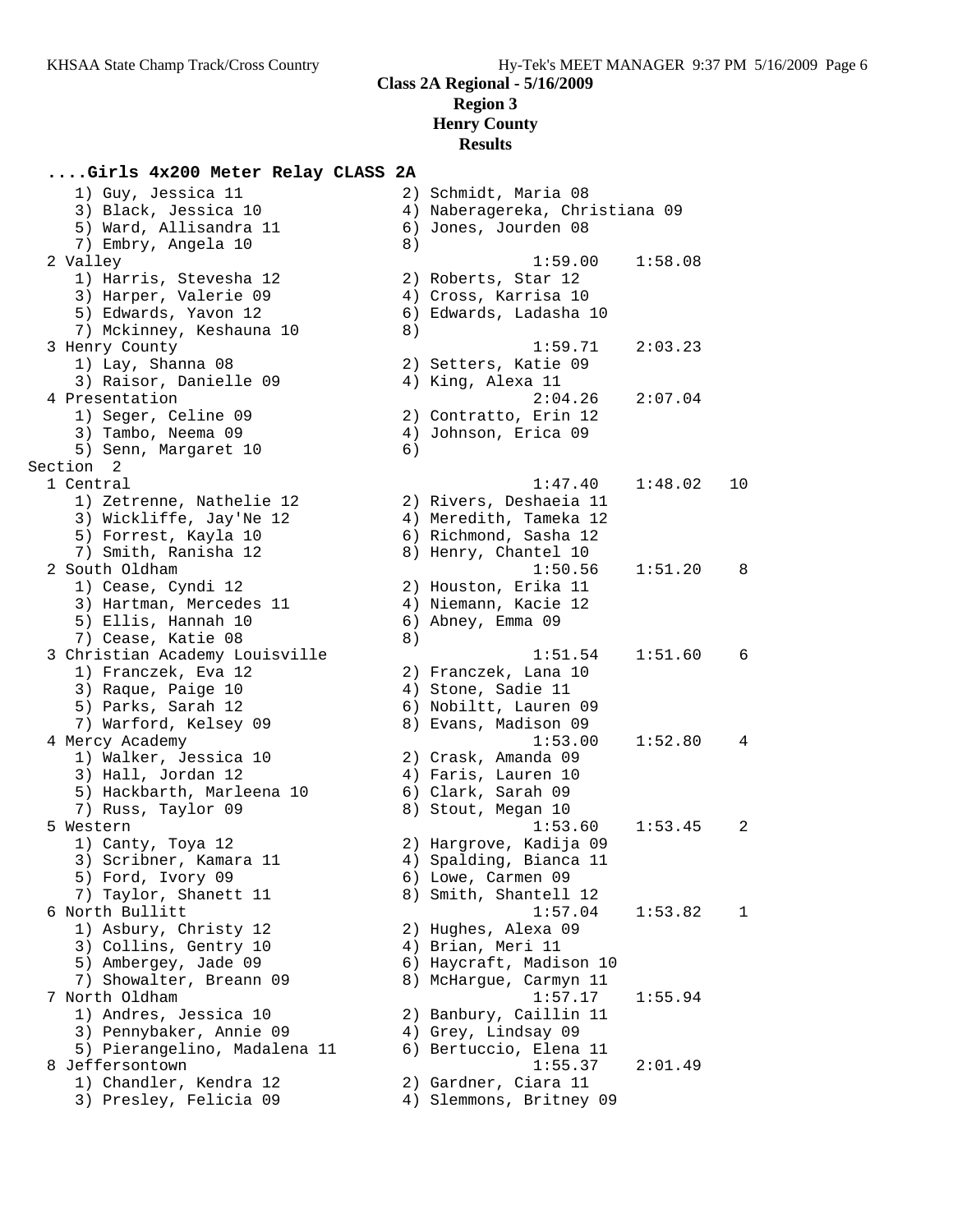**Results**

**....Girls 4x200 Meter Relay CLASS 2A** 5) Epps, Samantha 11 6) McCain, Madeline 10 7) Partee, Saria 10 (8) **Girls 4x400 Meter Relay CLASS 2A** ================================================================================ School Seed Finals Points ================================================================================ Section 1 1 Presentation 5:04.54 5:12.64 1) Payne, Kayla 09 2) Seger, Camille 11 3) Seger, Celine 09 (4) Tambo, Neema 09 5) Cook, Madison 12 6) Section 2 1 Central 4:11.00 4:16.15 10 1) Brown, Morgan 12 2) Richmond, Sasha 12 3) Rivers, Deshaeia 11 4) Zetrenne, Nathelie 12 5) Henry, Chantel 10 6) Tilford, Kheiston 10 7) Forrest, Kayla 10 8) Wickliffe, Jay'Ne 12 2 South Oldham 4:14.21 4:17.47 8 1) Ellis, Hannah 10 2) Hartman, Mercedes 11 3) Houston, Erika 11 4) Niemann, Kacie 12 5) Murner, Jessie 10  $\hphantom{\text{2.65}$  6) Cease, Cyndi 12 7) Dolan, Christine 11 8) 3 North Oldham 4:30.40 4:27.54 6 1) Adams, Ashley 10 2) Gibson, Lucy 10 3) Lowe, Jessica 10 4) Andres, Jessica 10 5) O'Loane, Cassidy 11 6) 4 Mercy Academy 4:25.10 4:27.79 4 1) Hackbarth, Marleena 10 2) Stout, Megan 10 3) Crask, Amanda 09 4) Newberry, Kristen 10 5) Donovan, Hailey 09 6) Hall, Jordan 12 7) Gunter, Lauren 10 8) Williams, Kimmy 09 5 North Bullitt 4:37.95 4:28.38 2 1) Asbury, Christy 12 2) Hughes, Alexa 09 3) Brian, Meri 11 4) Collins, Gentry 10 5) Heines, Helen 10 6) Hoke, Chelsey 12 7) Goeing, Ashley 12 8) Dilley, Christine 12 6 Christian Academy Louisville 4:33.82 4:34.37 1 1) Stone, Sadie 11 2) Franczek, Eva 12 3) Nobiltt, Lauren 09 4) Preston, Maddie 11 5) Franczek, Lana 10 6) Burnett, Sarah Beth 08 7) Moser, Andi 09 8) Parks, Sarah 12 7 Bullitt East 4:37.82 4:47.04 1) Carey, Alexis 10 2) Duvall, Ashley 09 3) McDaniel, Katie 11  $\hskip10mm$  4) Melcher, Emily 10 5) Potts, Jessica 11 6) 8 Western 1.1 and 1.51.50 5:24.21 1) Ford, Ivory 09 2) Smith, Caitlin 09 3) Doyle, Cynthia 09  $\hskip1cm \hskip 4.5 cm 4$ ) Taylor, Shanett 11 5) Canty, Toya 12 6) Hargrove, Kadija 09 7) Smith, Shantell 12 8)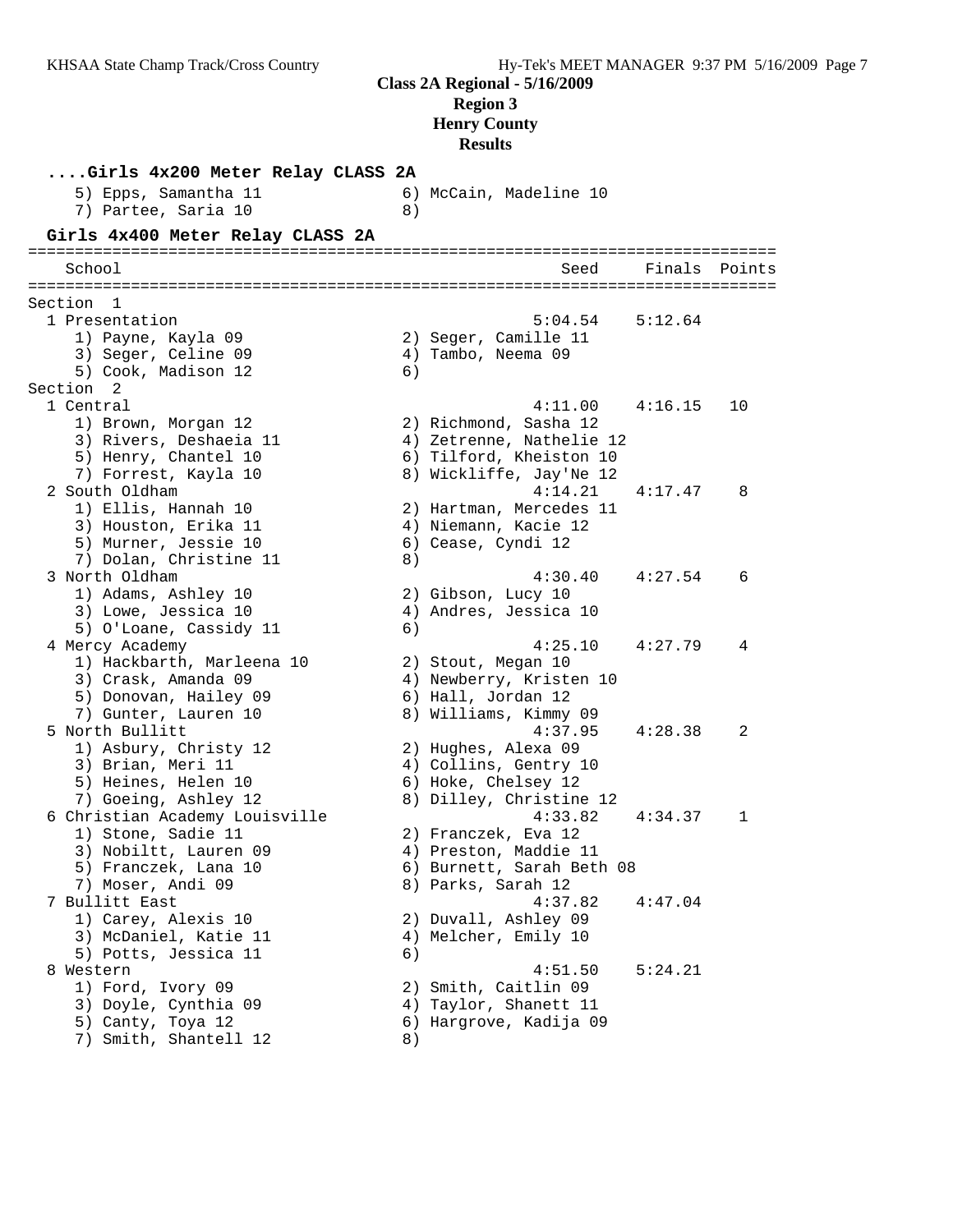#### **Girls 4x800 Meter Relay CLASS 2A**

| School                         |    | Seed                      | Finals   | Points       |
|--------------------------------|----|---------------------------|----------|--------------|
|                                |    |                           |          |              |
| Section 1                      |    |                           |          |              |
| 1 South Oldham                 |    | 10:15.44                  | 10:10.13 | 10           |
| 1) Orrender, Kami 09           |    | 2) Murner, Jessie 10      |          |              |
| 3) Niemann, Kacie 12           |    | 4) Ellis, Hannah 10       |          |              |
| 5) Cease, Katie 08             |    | 6) Profancik, Christen 10 |          |              |
| 7) Taylor, Katie 11            |    | 8) Schmidt, Madeline 09   |          |              |
| 2 Mercy Academy                |    | 10:30.00                  | 10:22.44 | 8            |
| 1) Kinny, Annie 12             |    | 2) Field, Clare 10        |          |              |
| 3) Gunter, Lauren 10           |    | 4) Newberry, Kristen 10   |          |              |
| 5) Keller, Taylor 11           |    | 6) Biles, Casey 09        |          |              |
| 7) Williams, Kimmy 09          |    | 8) Hodge, Sarah 12        |          |              |
| 3 Spencer County               |    | 10:54.00                  | 10:34.49 | 6            |
| 1) Talley, Chelsey 11          |    | 2) Shawver, Christina 09  |          |              |
| 3) O'Dell, Whitney 09          |    | 4) Garcia, Charliann 07   |          |              |
| 5) Gregory, Adrian 08          | 6) |                           |          |              |
| 4 Christian Academy Louisville |    | 10:47.01                  | 10:36.26 | 4            |
| 1) Burnett, Sarah Beth 08      |    | 2) Preston, Maddie 11     |          |              |
| 3) Stallings, Dria 11          |    | 4) Rogers, Jenna 10       |          |              |
| 5) Franczek, Eva 12            |    | 6) Herd, Caty 09          |          |              |
| 7) Stone, Sadie 11             |    | 8) Nobiltt, Lauren 09     |          |              |
| 5 Presentation                 |    | 10:40.76                  | 10:46.19 | 2            |
| 1) Seger, Camille 11           |    | 2) Seger, Caroline 11     |          |              |
| 3) Cook, Madison 12            |    | 4) Richardson, Casey 09   |          |              |
| 5) Payne, Kayla 09             | 6) |                           |          |              |
| 6 Central                      |    | 11:00.00                  | 10:52.78 | $\mathbf{1}$ |
| 1) Wickliffe, Jay'Ne 12        |    | 2) Brown, Morgan 12       |          |              |
| 3) Tilford, Kheiston 10        |    | 4) Downs, Ednisha 10      |          |              |
| 5) Henry, Chantel 10           |    | 6) Rivers, Deshaeia 11    |          |              |
| 7) Richmond, Sasha 12          |    | 8) Ahmed, Amina 11        |          |              |
| 7 Bullitt East                 |    | 11:32.57                  | 11:40.28 |              |
| 1) Carey, Alexis 10            |    | 2) Duvall, Ashley 09      |          |              |
| 3) McDaniel, Katie 11          |    | 4) Potts, Jessica 11      |          |              |
| 5) Melcher, Emily 10           | 6) |                           |          |              |
| 8 North Oldham                 |    | 12:07.95                  | 12:01.39 |              |
| 1) Willey, Kristen 10          |    | 2) Esposito, Gabby 11     |          |              |
| 3) Muzzillo, Hannah 09         |    | 4) Shaw, Erin 12          |          |              |
| 5) Wattley, Kasey 10           |    | 6) Beyea, Caitlin 09      |          |              |
| $-2.100 \text{Y}$<br>Ð.        |    |                           |          |              |

#### **Boys 100 Meter Dash CLASS 2A**

| Name             | Year School      | Seed  | Finals Points |  |
|------------------|------------------|-------|---------------|--|
| Section 2        |                  |       |               |  |
| 1 Moorman, Mark  | 11 Western       | 12.58 | 11.64         |  |
| 2 Seay, Brandon  | 08 Henry County  | 12.44 | 12.50         |  |
| 3 Alward, Matt   | 12 North Oldham  | 12.52 | 12.57         |  |
| 4 Allgeier, John | 09 Henry County  | 12.74 | 12.69         |  |
| 5 Lamar, Micheal | 09 Central       | 12.50 | 13.12         |  |
| 6 Burr, Trey     | 09 Atherton      | 13.14 | 13.21         |  |
| -- Todd, Darion  | 09 South Oldham  | 12.48 | FS            |  |
| Section 3        |                  |       |               |  |
| 1 Hodge, Cody    | 09 North Bullitt | 12.09 | 11.92         |  |
|                  |                  |       |               |  |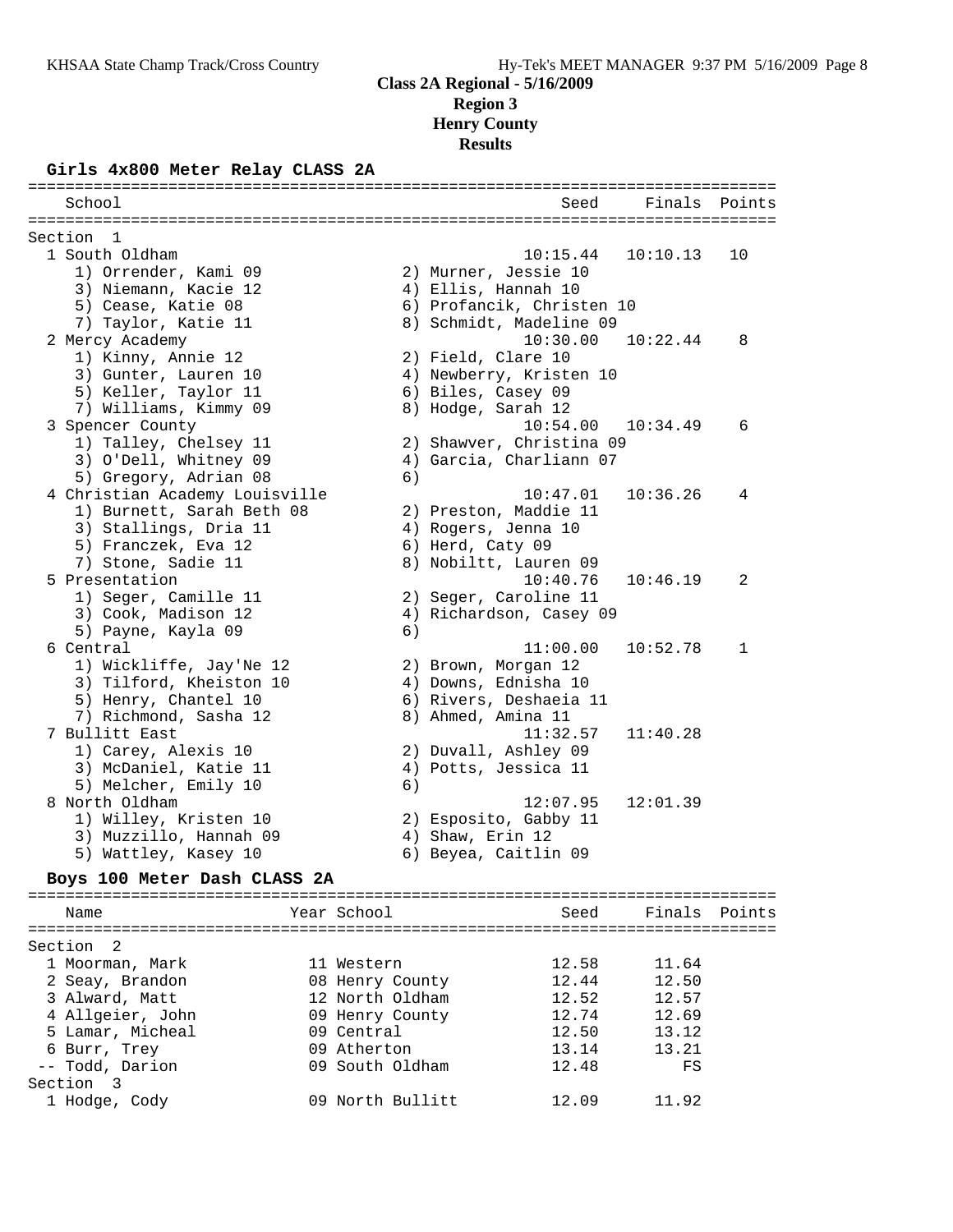## **....Boys 100 Meter Dash CLASS 2A**

| 2 Melvin, Leon               | 10 Western          | 12.14   | 12.09         |                |
|------------------------------|---------------------|---------|---------------|----------------|
| 3 Love, Caleb                | 10 Christian Academ | 12.23   | 12.10         |                |
| 4 Dixon, Ryan                | 09 Christian Academ | 12.11   | 12.12         |                |
| 5 Brown, Craig               | 10 Moore            | 12.34   | 12.41         |                |
| 6 Walker, Dale               | 11 Spencer County   | 12.33   | 12.44         |                |
| 7 Askin, John                | 11 North Oldham     | 12.28   | 12.55         |                |
| Section 4                    |                     |         |               |                |
| 1 Robinson, Stephon          | 11 Central          | 11.06   | 10.92         | 10             |
| 2 Moore, Vinnie              | 12 Shawnee          | 11.18   | 11.10         | 8              |
| 3 Smith, Erico               | 10 Spencer County   | 11.26   | 11.12         | 6              |
| 4 Harrison, Bobby            | 12 Bullitt East     | 11.09   | 11.24         | $\overline{4}$ |
| 5 Kearney, Kodey             | 12 Bullitt East     | 11.60   | 11.51         | $\overline{c}$ |
| 6 Corker, Brandon            | 12 Jeffersontown    | 11.37   | 11.59         | 1              |
| 7 Kelly, Keenen              | 10 Shawnee          | 11.64   | 11.76         |                |
| 8 Brown, Stephon             | 12 Jeffersontown    | 11.94   | 12.19         |                |
| Boys 200 Meter Dash CLASS 2A |                     |         |               |                |
| Name                         | Year School         | Seed    | Finals Points |                |
|                              |                     |         |               |                |
| Section 2                    |                     |         |               |                |
| 1 Hodge, Cody                | 09 North Bullitt    | 25.95   | 24.52         |                |
| 2 Moses, Blake               | 10 Moore            | 25.84   | 25.23         |                |
| 3 Todd, Darion               | 09 South Oldham     | 25.51   | 25.42         |                |
| 4 Seay, Brandon              | 08 Henry County     | 25.98   | 25.70         |                |
| 5 Allgeier, John             | 09 Henry County     | 25.70   | 26.15         |                |
| 6 Burr, Trey                 | 09 Atherton         | 29.50   | 27.54         |                |
| Section 3                    |                     |         |               |                |
| 1 Rowe, Kevin                | 12 Bullitt East     | 24.00   | 23.46         | 2              |
| 2 Allen, Jason               | 10 Christian Academ | 24.32   | 24.25         |                |
| 3 Toogood, Dion              | 12 Fairdale         | 24.24   | 24.26         |                |
| 4 Askin, John                | 11 North Oldham     | 24.14   | 24.84         |                |
| 5 Stevens, Tyler             | 11 Spencer County   | 24.24   | 26.28         |                |
| -- Corker, Brandon           | 12 Jeffersontown    | 23.72   | DQ            | uniform        |
| Section 4                    |                     |         |               |                |
| 1 Robinson, Stephon          | 11 Central          | 22.34   | 22.28         | 10             |
| 2 Harrison, Bobby            | 12 Bullitt East     | 22.53   | 22.72         | 8              |
| 3 Moore, Vinnie              | 12 Shawnee          | 23.54   | 22.91         | 6              |
| 4 Scott, Keon                | 10 Central          | 23.35   | 23.44         | 4              |
| 5 Gibson, Demytreus          | 10 Jeffersontown    | 23.27   | 24.17         | $\mathbf 1$    |
| 6 Byar, BJ                   | 09 South Oldham     | 23.56   | 24.62         |                |
| -- Smith, Erico              | 10 Spencer County   | 23.04   |               | DQ uniform     |
| Boys 400 Meter Dash CLASS 2A |                     |         |               |                |
| Name                         | Year School         | Seed    | Finals Points |                |
| Section<br>2                 |                     |         |               |                |
| 1 Miller, Keith              | 09 North Bullitt    | 57.95   | 57.59         |                |
| 2 Hickman, Patrick           | 10 South Oldham     | 58.30   | 58.14         |                |
| 3 McAtee, Marvin             | 11 Fairdale         | 57.51   | 1:01.98       |                |
| 4 Calvert, Tyler             | 10 Spencer County   | 1:00.00 | 1:02.32       |                |
| 5 Brown, Morgan              | 09 Spencer County   | 1:01.00 | 1:02.89       |                |
| 6 Allgeier, John             | 09 Henry County     | 59.70   | 1:03.36       |                |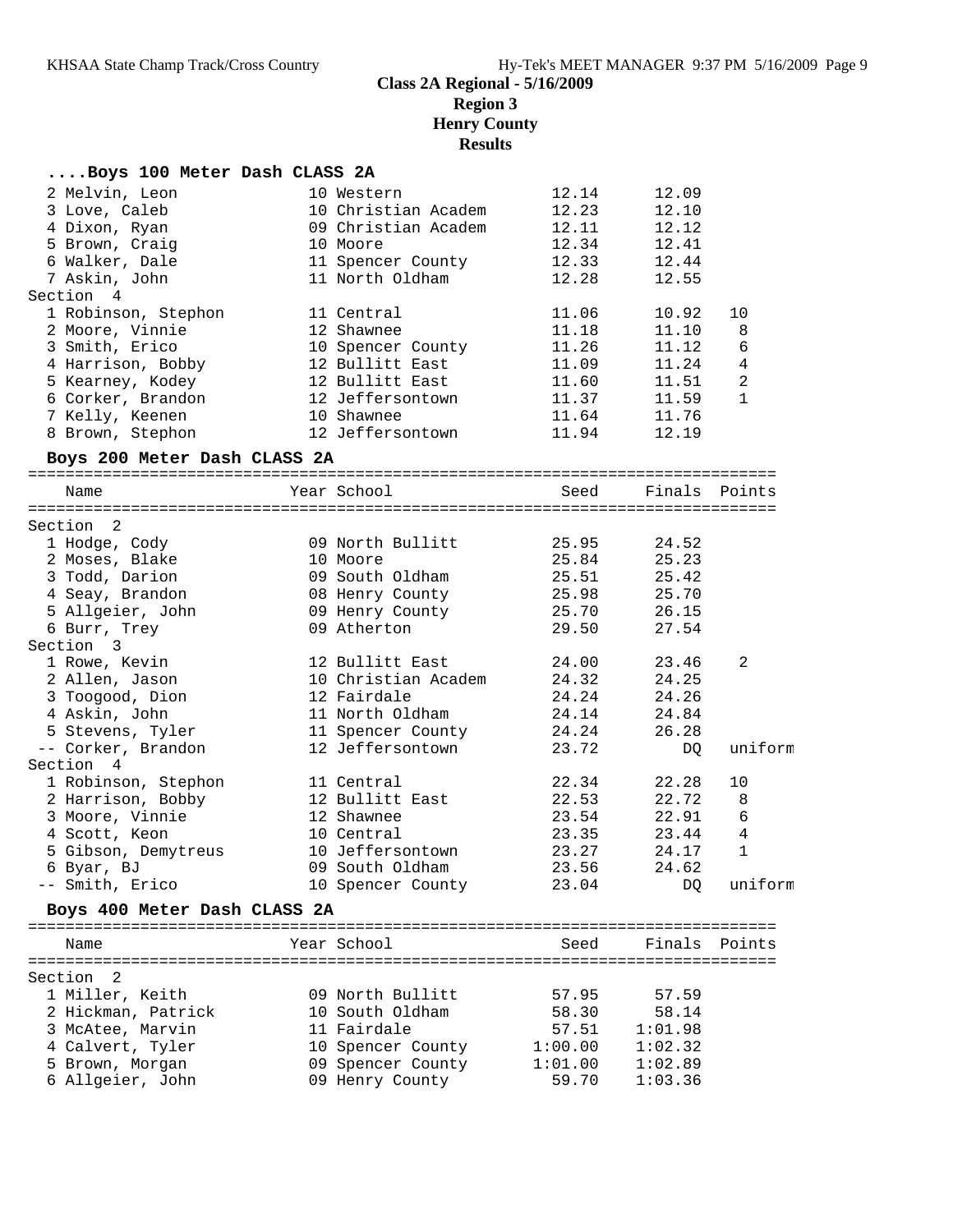# **....Boys 400 Meter Dash CLASS 2A**<br>7 Adams, Jesse 09 Henry

| 7 Adams, Jesse               | 09 Henry County     | 1:03.74                                                                                      | 1:04.88               |                |
|------------------------------|---------------------|----------------------------------------------------------------------------------------------|-----------------------|----------------|
| Section 3                    |                     |                                                                                              |                       |                |
| 1 Edelen, Michael            | 11 South Oldham     | 55.97                                                                                        | 56.07                 |                |
| 2 Thomas, Justin             | 10 Moore            | 53.80                                                                                        | 57.13                 |                |
| 3 Diego, Araujo              | 11 Central          | 55.00                                                                                        | 57.56                 |                |
| 4 Heady, Myron               | 09 Western          | 55.50                                                                                        | 1:00.45               |                |
| Section 4                    |                     |                                                                                              |                       |                |
| 1 Robinson, Stephon          | 11 Central          | 50.70                                                                                        | 51.89                 | 10             |
| 2 Gibson, Demytreus          | 10 Jeffersontown    | 52.64                                                                                        | 52.73                 | 8              |
| 3 English, Connor            | 11 Christian Academ | 52.09                                                                                        | 52.80                 | 6              |
| 4 Foss, Garrett              | 12 Bullitt East     | 53.13                                                                                        | 53.63                 | $\overline{4}$ |
| 5 Wilder, Andrew             | 10 Christian Academ | 53.58                                                                                        | 53.94                 | $\overline{2}$ |
| 6 Roman, Joacim              | 10 Fairdale         | 53.04                                                                                        | 54.38                 | 1              |
| 7 Maddox, Chase              | 12 North Oldham     | 53.03                                                                                        | 55.56                 |                |
| 8 Brown, Stephon             | 12 Jeffersontown    | 53.14                                                                                        | 59.52                 |                |
| Boys 800 Meter Run CLASS 2A  |                     |                                                                                              |                       |                |
| Name                         | Year School         | Seed                                                                                         | Finals                | Points         |
|                              |                     |                                                                                              |                       |                |
| Section 1                    |                     |                                                                                              |                       |                |
| 1 Jemane, Haile              | 11 Central          | 2:02.42                                                                                      | 2:04.10               | 10             |
| 2 Althoff, Paul              | 12 North Oldham     | 2:07.03                                                                                      | 2:04.53               | 8              |
| 3 Rice, Jeremy               | 10 North Oldham     | 2:02.81                                                                                      | 2:04.72               | 6              |
| 4 Young, Gerald              | 11 Central          | 2:02.50                                                                                      | 2:12.18               | $\overline{4}$ |
| 5 Davis, Adam                | 10 South Oldham     | 2:11.74                                                                                      | 2:13.41               | $\overline{2}$ |
| 6 Gorman, Chase              | 11 Jeffersontown    | 2:12.14                                                                                      | 2:14.77               | $\mathbf{1}$   |
| 7 Simpson, Thomas            | 12 Christian Academ | 2:12.80                                                                                      | 2:15.10               |                |
| 8 Dean, Corey                | 12 Moore            | 2:14.00                                                                                      | 2:17.35               |                |
| 9 Karnes, Tyler              | 10 Christian Academ | 2:15.60                                                                                      | 2:18.58               |                |
| 10 Berry, Jason              | 11 South Oldham     | 2:11.40                                                                                      | 2:19.42               |                |
| 11 Dillander, Matt           | 12 Fairdale         | $\begin{array}{ccc} 2:19.00 & 2:19.72 \\ 2:20.22 & 2:20.67 \\ 2:36.32 & 2:44.44 \end{array}$ |                       |                |
| 12 Farmer, Travis            | 11 Henry County     |                                                                                              |                       |                |
| 13 Avery, Chris              | 10 Western          |                                                                                              |                       |                |
| 14 Minnots, Gabriel          | 09 Spencer County   | 2:48.00                                                                                      | 2:45.54               |                |
| Boys 1600 Meter Run CLASS 2A |                     |                                                                                              |                       |                |
| Name                         | Year School         | Seed                                                                                         | Finals Points         |                |
| 1 Jemane, Haile              | 11 Central          | $4:39.31$ $4:41.82$                                                                          |                       | 10             |
| 2 Kleinjan, Cory             | 10 Spencer County   |                                                                                              | $4:45.05$ $4:43.88$ 8 |                |
| 3 Burnett, Jared             | 11 Christian Academ | 4:39.64                                                                                      | 4:48.92               | 6              |
| 4 Lado, Risik                | 11 Central          | 4:46.89                                                                                      | 4:50.99               | 4              |
| 5 Catalano, Thomas           | 11 South Oldham     | 4:44.51                                                                                      | 4:51.01               | 2              |
| 6 Grandon, Colin             | 10 North Oldham     | 4:39.70                                                                                      | 4:59.95               | 1              |
| 7 Waggener, Mark             | 11 Christian Academ | 5:06.00                                                                                      | 5:05.34               |                |
| 8 Pfeifer, Austin            | 10 South Oldham     | 4:58.32                                                                                      | 5:09.01               |                |
| 9 Beno, Andrew               | 10 North Oldham     | 5:02.06                                                                                      | 5:16.15               |                |
| 10 Kroeger, Jeremy           | 11 North Bullitt    | 5:33.74                                                                                      | 5:18.25               |                |
| 11 Dillander, Matt           | 12 Fairdale         | 5:10.70                                                                                      | 5:22.71               |                |
| 12 Phillips, Eric            | 10 Henry County     | 5:27.45                                                                                      | 5:25.80               |                |
| 13 McFall, Brad              | 11 Fairdale         | 5:19.50                                                                                      | 5:25.91               |                |
| 14 Glover, Shane             | 09 Moore            | 5:00.00                                                                                      | 5:32.74               |                |
|                              |                     |                                                                                              |                       |                |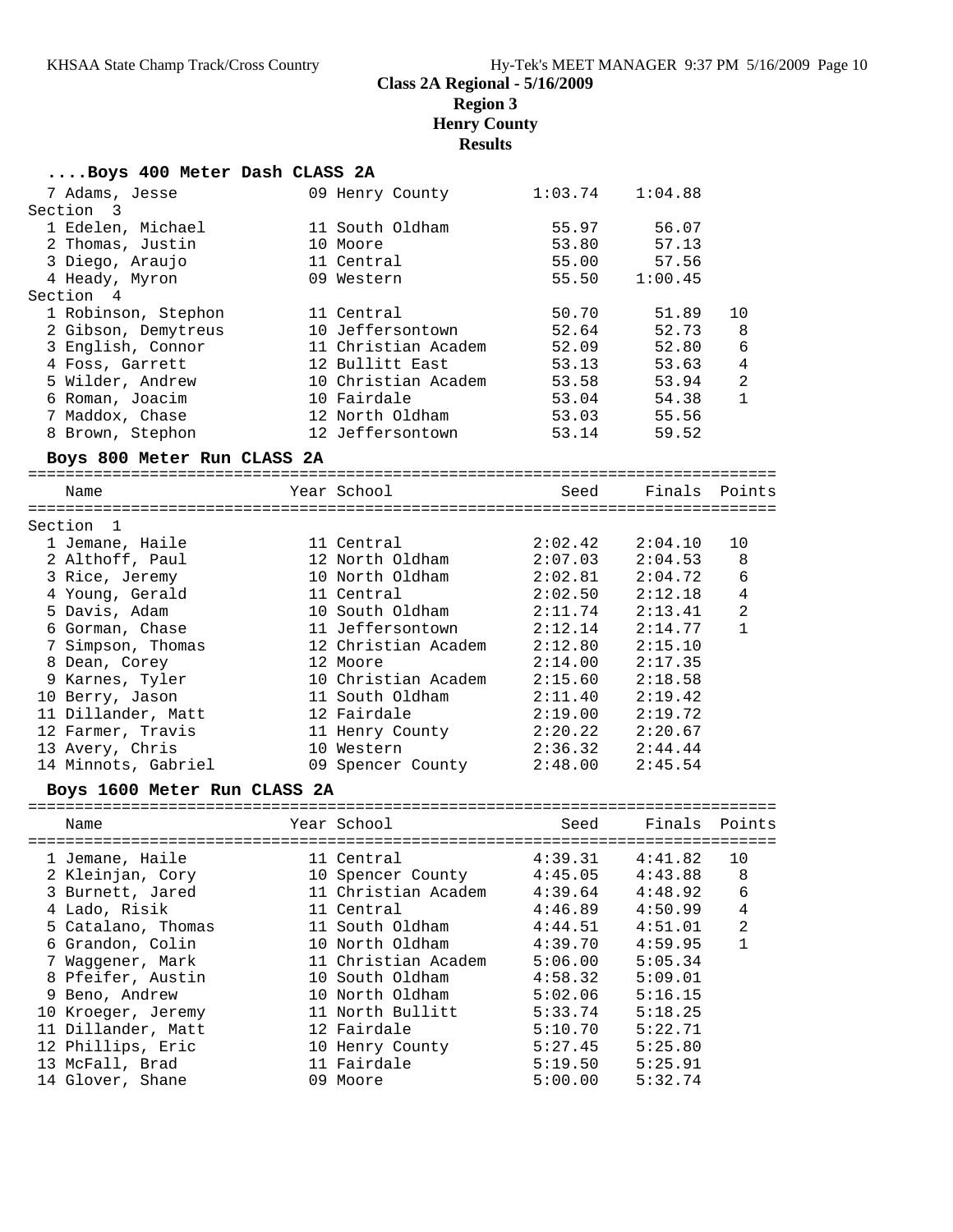#### **....Boys 1600 Meter Run CLASS 2A**

| 15 Kyewski, Rene | 11 North Bullitt  | 5:37.74 | 5:39.77 |
|------------------|-------------------|---------|---------|
| 16 Abell, Drew   | 09 Spencer County | 5:35.00 | 5:41.74 |

#### **Boys 3200 Meter Run CLASS 2A**

| Name              | Year School         | Seed     | Finals Points |                |
|-------------------|---------------------|----------|---------------|----------------|
| 1 Law, Jacob      | 12 South Oldham     | 9:51.10  | 9:44.79       | 10             |
| 2 Deng, Abram     | 12 Central          | 10:15.00 | 10:11.98      | 8              |
| 3 Law, Jeff       | 10 South Oldham     | 10:13.34 | 10:12.98      | 6              |
| 4 Meredith, Sam   | 09 Spencer County   | 10:22.00 | 10:15.47      | 4              |
| 5 Roenigk, Justin | 11 North Oldham     | 10:31.11 | 10:22.45      | $\overline{2}$ |
| 6 Blinkhorn, Jon  | 12 Christian Academ | 10:37.96 | 10:23.11      |                |
| 7 Grandon, Colin  | 10 North Oldham     | 10:46.40 | 10:36.77      |                |
| 8 Burnett, Jared  | 11 Christian Academ | 10:24.24 | 10:42.12      |                |
| 9 Kroeger, Jeremy | 11 North Bullitt    | 11:40.04 | 11:29.15      |                |
| 10 McFall, Brad   | 11 Fairdale         | 11:46.91 | 11:38.23      |                |
| 11 Phillips, Eric | 10 Henry County     | 12:05.65 | 11:57.39      |                |
| 12 Scott, George  | 10 Central          | 12:00.00 | 12:31.87      |                |
| 13 Reece, Ben     | 09 Jeffersontown    | 13:06.00 | 12:52.83      |                |

#### **Boys 110 Meter Hurdles CLASS 2A**

| Name                | Year School         | Seed  | Finals | Points         |
|---------------------|---------------------|-------|--------|----------------|
|                     |                     |       |        |                |
| 1 Williams, Demetry | 09 Western          |       | 17.07  | 4              |
| 2 Simmons, Kenneth  | 10 Western          | 20.25 | 18.13  |                |
| 3 Pate, Chris       | 09 North Bullitt    | 21.14 | 19.29  |                |
| 4 Hardy, Keian      | 09 Jeffersontown    |       | 19.46  |                |
| 5 Watson, Nick      | 11 Fairdale         | 20.04 | 19.77  |                |
| Section 2           |                     |       |        |                |
| 1 Bolden, Diaz      | 11 Central          | 15.04 | 15.11  | 10             |
| 2 Craig, Nelson     | 10 Valley           | 17.04 | 16.67  | 8              |
| 3 Althoff, Jordan   | 12 North Oldham     | 16.94 | 16.69  | 6              |
| 4 Joyner, Terrell   | 12 Jeffersontown    | 17.84 | 17.51  | $\overline{2}$ |
| 5 Duvall, Jacob     | 09 Bullitt East     | 17.80 | 17.86  |                |
| 6 Diaz, Chris       | 11 South Oldham     | 18.85 | 19.19  |                |
| 7 Purvis, Mitch     | 11 Christian Academ | 18.95 | 19.42  |                |
| 8 Allen, Nathan     | 10 Christian Academ | 18.60 | 20.98  |                |
|                     |                     |       |        |                |

#### **Boys 300 Meter Hurdles CLASS 2A**

| Name                | Year School         | Seed  | Finals Points |                |
|---------------------|---------------------|-------|---------------|----------------|
| Section 1           |                     |       |               |                |
| 1 Scott, Keon       | 10 Central          |       | 44.02         | 8              |
| 2 Williams, Demetry | 09 Western          |       | 44.87         | $\overline{2}$ |
| 3 Simmons, Kenneth  | 10 Western          |       | 47.77         |                |
| Section 2           |                     |       |               |                |
| 1 Hardy, Keian      | 09 Jeffersontown    | 47.01 | 46.20         |                |
| 2 Jones, Derrick    | 11 North Bullitt    | 47.95 | 47.90         |                |
| 3 Miller, Joshua    | 12 Jeffersontown    | 47.68 | 48.31         |                |
| 4 Purvis, Mitch     | 11 Christian Academ | 48.96 | 49.21         |                |
| 5 Pate, Chris       | 09 North Bullitt    | 49.03 | 50.35         |                |
|                     |                     |       |               |                |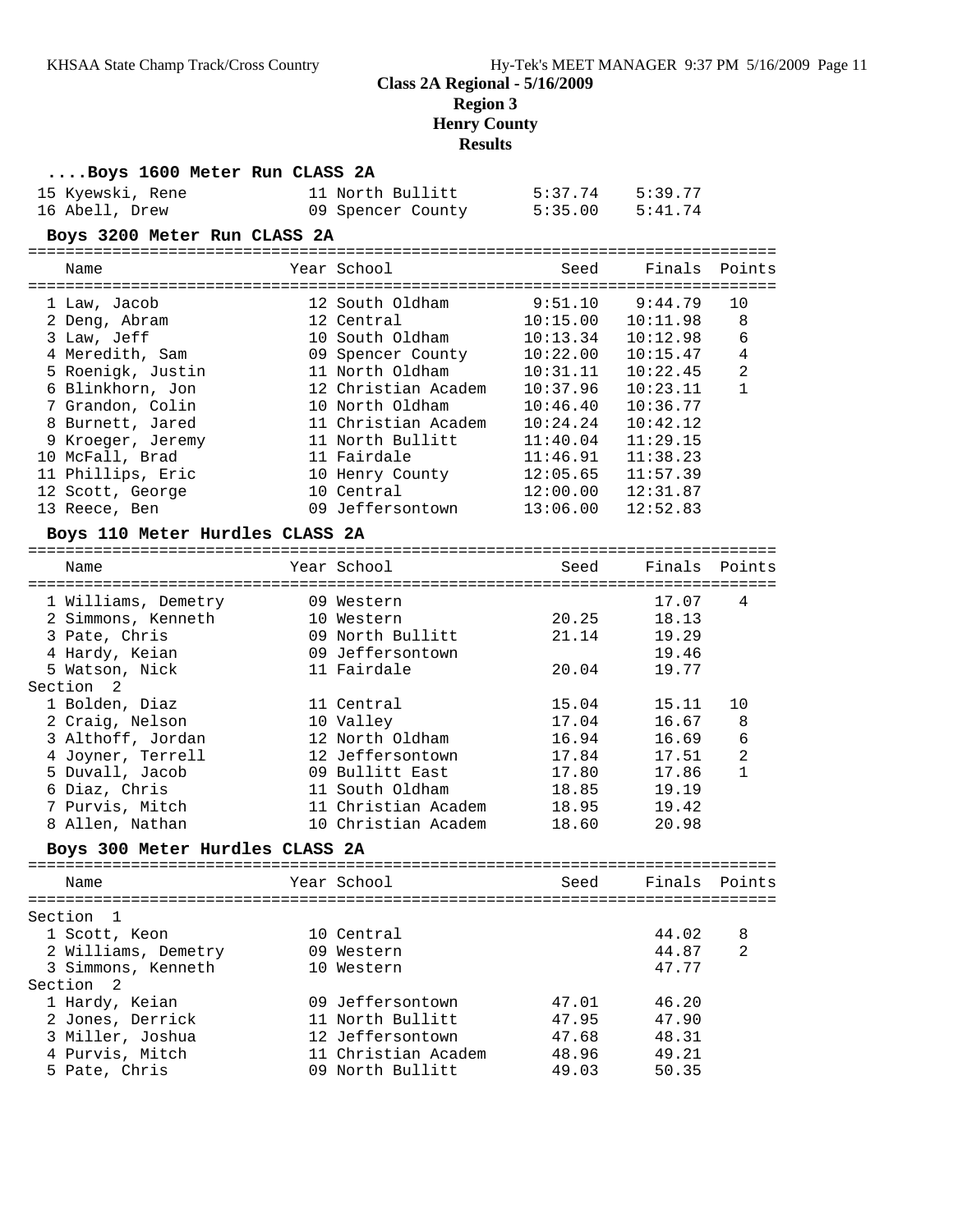| Boys 300 Meter Hurdles CLASS 2A    |                     |                         |        |              |
|------------------------------------|---------------------|-------------------------|--------|--------------|
| 6 Watson, Nick                     | 11 Fairdale         | 50.44                   | 52.44  |              |
| 7 Kent, Corey                      | 09 Fairdale         |                         | 57.94  |              |
| Section<br>$\overline{\mathbf{3}}$ |                     |                         |        |              |
| 1 Bolden, Diaz                     | 11 Central          | 40.34                   | 41.90  | 10           |
| 2 Althoff, Jordan                  | 12 North Oldham     | 42.96                   | 44.40  | 6            |
| 3 Evans, Zack                      | 09 North Oldham     | 45.00                   | 44.69  | 4            |
| 4 Craig, Nelson                    | 10 Valley           | 45.14                   | 46.11  | $\mathbf{1}$ |
| 5 Duvall, Jacob                    | 09 Bullitt East     | 45.01                   | 46.20  |              |
| 6 Allen, Nathan                    | 10 Christian Academ | 46.47                   | 47.36  |              |
| 7 Diaz, Chris                      | 11 South Oldham     | 46.05                   | 47.78  |              |
| 8 Bailey, Kenny                    | 10 Shawnee          | 47.00                   | 47.90  |              |
| Boys 4x100 Meter Relay CLASS 2A    |                     |                         |        |              |
| School                             |                     | Seed                    | Finals | Points       |
|                                    |                     |                         |        |              |
| Section 1<br>1 Moore               |                     | 48.90                   | 48.09  |              |
| 1) Moses, Blake 10                 |                     | 2) Thomas, Justin 10    |        |              |
| 3) Odom, Bristin 10                |                     | 4) Brown, Craig 10      |        |              |
| 5) Walsh, John 10                  |                     | 6) Smalls, Mikal 10     |        |              |
| 7) Cook, Shawn 11                  | 8)                  |                         |        |              |
| 2 North Bullitt                    |                     | 48.27                   | 50.32  |              |
| 1) Hodge, Cody 09                  |                     | 2) Dowell, Micheal 09   |        |              |
| 3) Crisp, Nick 09                  |                     | 4) Puga, Aurelio 11     |        |              |
| 5) Miller, Keith 09                |                     | 6) Jones, Derrick 11    |        |              |
| 7) Pate, Chris 09                  |                     | 8) Taft, Kenniniah 12   |        |              |
| Section 2                          |                     |                         |        |              |
| 1 Bullitt East                     |                     | 44.69                   | 44.46  | 10           |
| 1) Foss, Garrett 12                |                     | 2) Kearney, Kodey 12    |        |              |
| 3) Rowe, Kevin 12                  |                     | 4) Harrison, Bobby 12   |        |              |
| 5) Herth, Adam 12                  | 6)                  |                         |        |              |
| 2 Jeffersontown                    |                     | 44.73                   | 44.98  | 8            |
| 1) Corker, Brandon 12              |                     | 2) Joyner, Terrell 12   |        |              |
| 3) Newberry, Robert 10             |                     | 4) Brown, Stephon 12    |        |              |
| 5) Gorman, Chase 11                |                     | 6) Dillard, Russell 12  |        |              |
| 7) Hardy, Keian 09                 |                     | 8) Gibson, Demytreus 10 |        |              |
| 3 Shawnee                          |                     | 46.28                   | 45.49  | 6            |
| 1) Carr, Micheal 10                |                     | 2) Slaughter, Joe 10    |        |              |
| 3) Kelly, Keenen 10                |                     | 4) Moore, Vinnie 12     |        |              |
| 5) Gray, Quinton 10                |                     | 6) Bailey, Kenny 10     |        |              |
| 4 Western                          |                     | 47.96                   | 45.86  | 4            |
| 1) Melvin, Leon 10                 |                     | 2) Moorman, Mark 11     |        |              |
| 3) Williams, Demetry 09            |                     | 4) Tanga, Stephon 10    |        |              |
| 5) Belt, Demetrius 09              |                     | 6) Heady, Myron 09      |        |              |
| 5 South Oldham                     |                     | 46.59                   | 46.98  | 2            |
| 1) Byar, BJ 09                     |                     | 2) Todd, Darion 09      |        |              |
| 3) Thompson, Mike 09               |                     | 4) Gray, Michael 09     |        |              |
| 5) Anderson, Stephen 10            |                     | 6) Reynolds, Charlie 09 |        |              |
| 6 Christian Academy Louisville     |                     | 47.24                   | 47.82  | 1            |
| 1) French, Sean 10                 |                     | 2) Dixon, Ryan 09       |        |              |
| 3) Talley, Ivan 09                 |                     | 4) Burns, Andrew 09     |        |              |
| 5) Purvis, Mitch 11                |                     | 6) Wilder, Andrew 10    |        |              |
| 7) Love, Caleb 10                  |                     | 8) English, Connor 11   |        |              |
|                                    |                     |                         |        |              |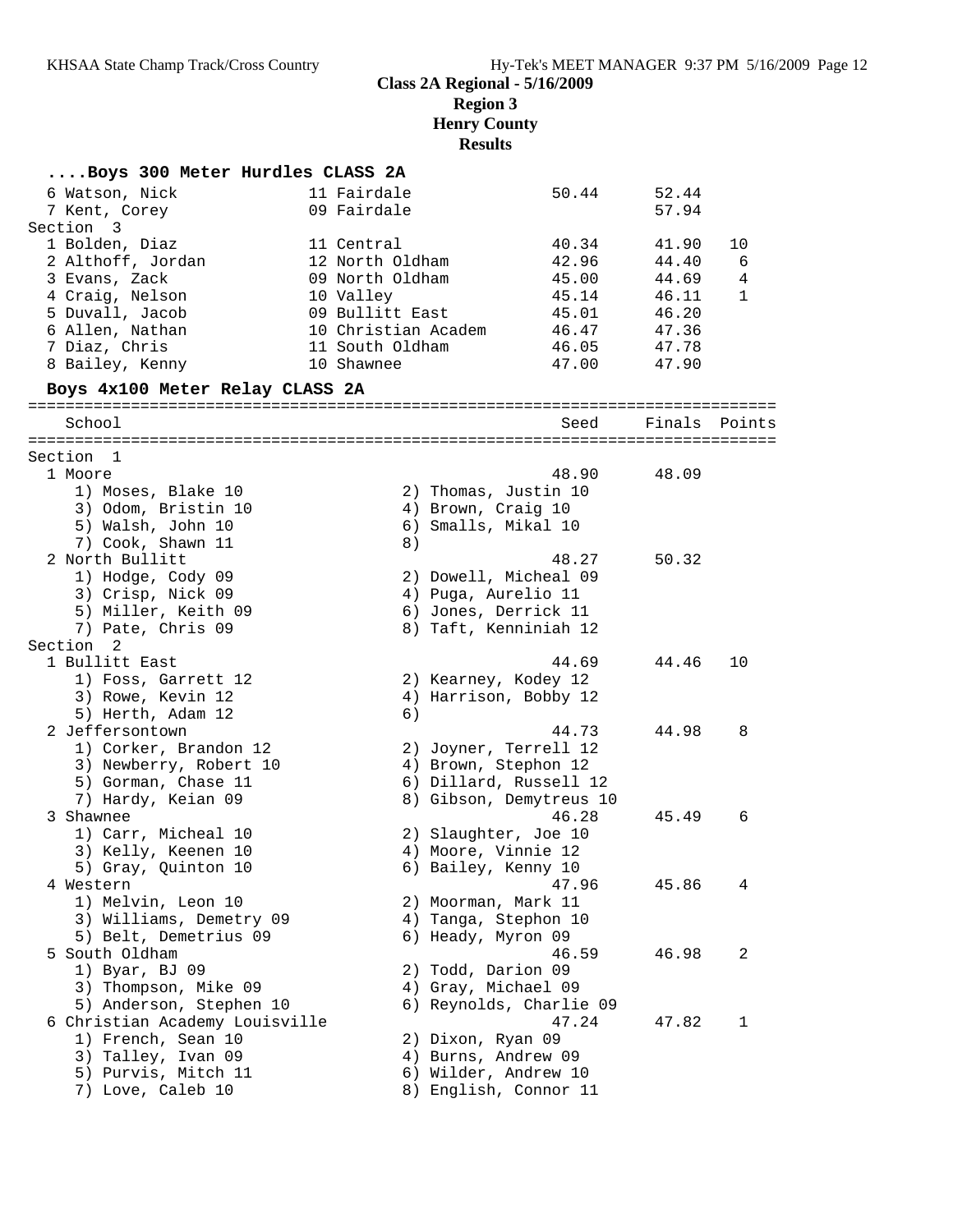#### **....Boys 4x100 Meter Relay CLASS 2A**

| 7 Spencer County<br>1) Walker, Dale 11<br>3) Smith, Erico 10                         |    | 48.19<br>2) Stevens, Tyler 11<br>4) Calvert, Tyler 10 | 47.97   |        |
|--------------------------------------------------------------------------------------|----|-------------------------------------------------------|---------|--------|
| 5) Kleinjan, Cory 10<br>8 North Oldham<br>1) Crawley, Austin 10<br>3) Evans, Zack 09 | 6) | 47.44<br>2) Crawley, Cody 10<br>4) Yanke, Carson 09   | 48.76   |        |
| 5) Alward, Matt 12<br>7) Fletcher, Carsten 12                                        |    | 6) Askin, John 11<br>8) Maddox, Chase 12              |         |        |
| Boys 4x200 Meter Relay CLASS 2A                                                      |    |                                                       |         |        |
| School                                                                               |    | Seed                                                  | Finals  | Points |
|                                                                                      |    |                                                       |         |        |
| Section 1<br>1 North Bullitt                                                         |    | 1:43.14                                               | 1:37.70 | 2      |
| 1) Hodge, Cody 09                                                                    |    | 2) Jones, Derrick 11                                  |         |        |
| 3) Miller, Keith 09                                                                  |    | 4) Crisp, Nick 09                                     |         |        |
| 5) Dowell, Micheal 09                                                                |    | 6) Puga, Aurelio 11                                   |         |        |
| 7) Taft, Kenniniah 12                                                                | 8) |                                                       |         |        |
| 2 Fairdale                                                                           |    | 1:41.83                                               | 1:43.95 |        |
| 1) Toogood, Dion 12                                                                  |    | 2) Roman, Joacim 10                                   |         |        |
| 3) McAtee, Marvin 11                                                                 |    | 4) Price, Reggie 09                                   |         |        |
| 5) Watson, Nick 11                                                                   |    | 6) Thompson, Deotae 11                                |         |        |
| 7) Dillander, Matt 12                                                                |    | 8) Yacob, Hamid 12                                    |         |        |
| Section 2                                                                            |    |                                                       |         |        |
| 1 Shawnee                                                                            |    | 1:35.21                                               | 1:32.29 | 10     |
| 1) Carr, Micheal 10                                                                  |    | 2) Gray, Quinton 10                                   |         |        |
| 3) Kelly, Keenen 10                                                                  |    | 4) Moore, Vinnie 12                                   |         |        |
| 5) Slaughter, Joe 10                                                                 |    | 6) Bailey, Kenny 10                                   |         |        |
| 2 Jeffersontown                                                                      |    | 1:32.75                                               | 1:32.50 | 8      |
| 1) Corker, Brandon 12                                                                |    | 2) Joyner, Terrell 12                                 |         |        |
| 3) Newberry, Robert 10                                                               |    | 4) Gibson, Demytreus 10                               |         |        |
| 5) Gorman, Chase 11                                                                  |    | 6) Dillard, Russell 12                                |         |        |
| 7) Brown, Stephon 12                                                                 |    | 8) Cross, Harry 10                                    |         |        |
| 3 Christian Academy Louisville<br>1) Wilder, Andrew 10                               |    | 1:34.79<br>2) Allen, Jason 10                         | 1:34.30 | 6      |
| 3) Love, Caleb 10                                                                    |    | 4) English, Connor 11                                 |         |        |
| 5) Gamble, Garrett 10                                                                |    | 6) Allen, Nathan 10                                   |         |        |
| 7) French, Sean 10                                                                   |    | 8) Dixon, Ryan 09                                     |         |        |
| 4 Western                                                                            |    | 1:39.60                                               | 1:35.95 | 4      |
| 1) Melvin, Leon 10                                                                   |    | 2) Moorman, Mark 11                                   |         |        |
| 3) Tanga, Stephon 10                                                                 |    | 4) Williams, Demetry 09                               |         |        |
| 5) Williams, Tyler 09                                                                |    | 6) Belt, Demetrius 09                                 |         |        |
| 7) Heady, Myron 09                                                                   | 8) |                                                       |         |        |
| 5 North Oldham                                                                       |    | 1:38.89                                               | 1:39.15 | 1      |
| 1) Crawley, Austin 10                                                                |    | 2) Crawley, Cody 10                                   |         |        |
| 3) Evans, Zack 09                                                                    |    | 4) Yanke, Carson 09                                   |         |        |
| 5) Maddox, Chase 12                                                                  |    | 6) Fletcher, Carsten 12                               |         |        |
| 7) Askin, John 11                                                                    |    | 8) Alward, Matt 12                                    |         |        |
| 6 Moore                                                                              |    | 1:40.00                                               | 1:40.76 |        |
| 1) Thomas, Justin 10                                                                 |    | 2) Moses, Blake 10                                    |         |        |
| 3) Odom, Bristin 10                                                                  |    | 4) Brown, Craig 10                                    |         |        |
| 5) Walsh, John 10                                                                    |    | 6) Smalls, Mikal 10                                   |         |        |
|                                                                                      |    |                                                       |         |        |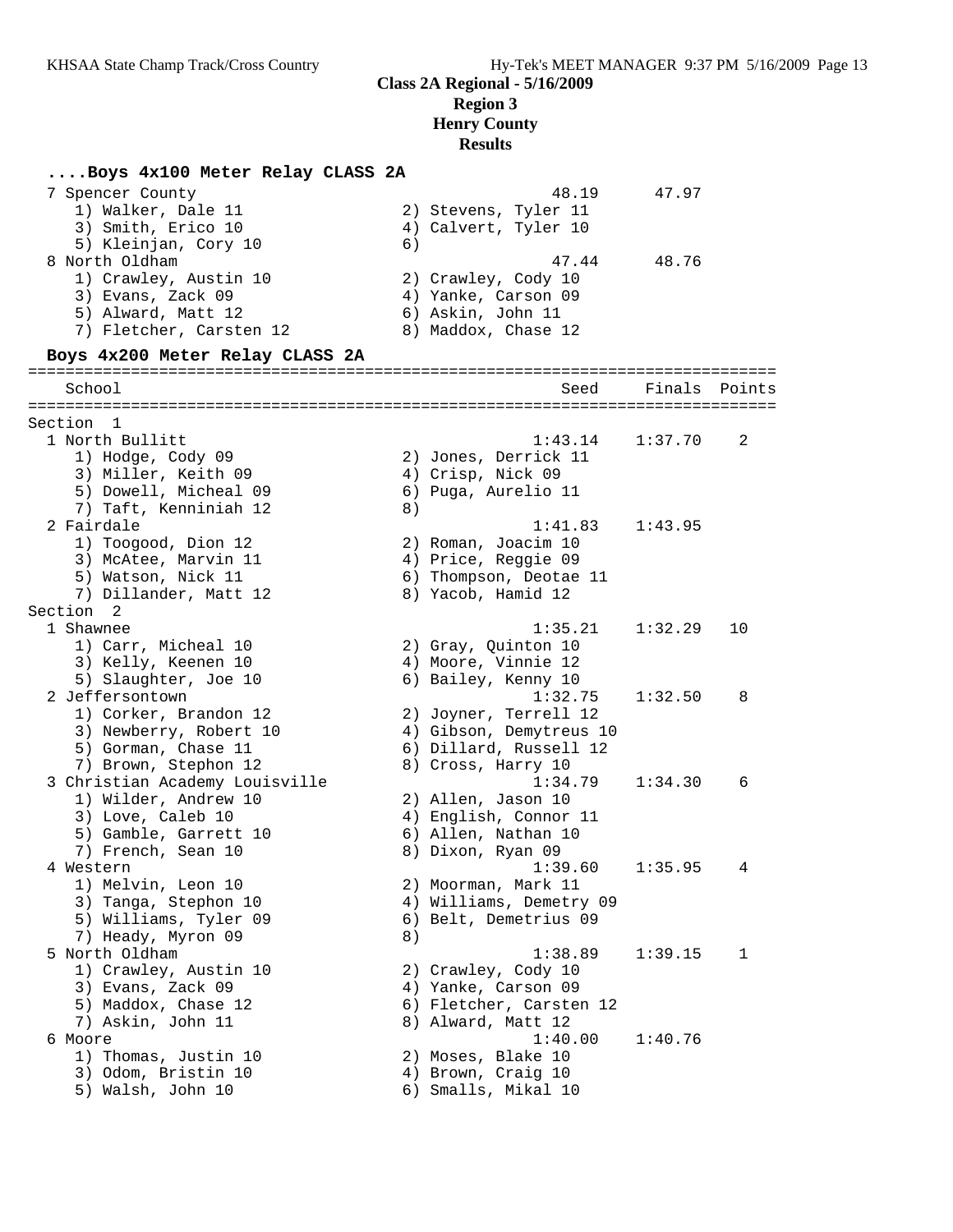#### **....Boys 4x200 Meter Relay CLASS 2A**

| 7) Cook, Shawn 11<br>7 Bullitt East<br>1) Herth, Adam 12<br>3) Foss, Garrett 12<br>5) Kearney, Kodey 12<br>-- South Oldham<br>1) Berry, Jason 11<br>3) Byar, BJ 09<br>5) Thompson, Mike 09<br>Boys 4x400 Meter Relay CLASS 2A | 8) | 1:33.38<br>2) Rowe, Kevin 12<br>4) Harrison, Bobby 12<br>6) Reynolds, Stefan 10<br>1:38.60<br>2) Gray, Michael 09<br>4) Todd, Darion 09<br>6) Reynolds, Charlie 09 | 1:43.70<br>DQ. |    | illegal substition |
|-------------------------------------------------------------------------------------------------------------------------------------------------------------------------------------------------------------------------------|----|--------------------------------------------------------------------------------------------------------------------------------------------------------------------|----------------|----|--------------------|
| School                                                                                                                                                                                                                        |    | Seed                                                                                                                                                               | Finals Points  |    |                    |
| Section 1<br>1 North Bullitt<br>1) Jones, Derrick 11<br>3) Puga, Aurelio 11<br>5) Hodge, Cody 09<br>7) Miller, Keith 09                                                                                                       | 8) | 3:56.06<br>2) Dowell, Micheal 09<br>4) Crisp, Nick 09<br>6) Taft, Kenniniah 12                                                                                     | 3:51.84        |    |                    |
| 2 Western<br>1) Tanga, Stephon 10<br>3) Belt, Demetrius 09<br>5) Lamb, Anthony 12                                                                                                                                             |    | 2) Heady, Myron 09<br>4) Avery, Chris 10<br>6) Williams, Tyler 09                                                                                                  | 3:59.42        |    |                    |
| Section 2<br>1 Central<br>1) Lado, Risik 11<br>3) Bolden, Diaz 11<br>5) Scott, Keon 10<br>7) Dunbar, Kevon 10                                                                                                                 | 8) | 3:31.00<br>2) Jemane, Haile 11<br>4) Robinson, Stephon 11<br>6) Young, Gerald 11                                                                                   | 3:31.52        | 10 |                    |
| 2 Bullitt East<br>1) Foss, Garrett 12<br>3) Reynolds, Stefan 10<br>5) Duvall, Jacob 09<br>7) Holcomb, Eddie 12                                                                                                                |    | 3:38.38<br>2) Fellini, Davide 12<br>4) Stiles, Zac 11<br>6) Polson, Grant 12<br>8) Brooks, Nathan 12                                                               | 3:34.50        | 8  |                    |
| 3 Christian Academy Louisville<br>1) English, Connor 11<br>3) Gamble, Garrett 10<br>5) Allen, Nathan 10<br>7) Simpson, Thomas 12                                                                                              |    | 3:39.85<br>2) Wilder, Andrew 10<br>4) Allen, Jason 10<br>6) Love, Caleb 10<br>8) Dixon, Ryan 09                                                                    | 3:35.78        | 6  |                    |
| 4 North Oldham<br>1) Maddox, Chase 12<br>3) Askin, John 11<br>5) Althoff, Jordan 12                                                                                                                                           |    | 3:34.61<br>2) Fletcher, Carsten 12<br>4) Althoff, Paul 12<br>6) Rice, Jeremy 10                                                                                    | 3:40.12        | 4  |                    |
| 5 Shawnee<br>1) Carr, Micheal 10<br>3) Kelly, Keenen 10<br>5)<br>7) Moore, Vinnie 12                                                                                                                                          | 8) | 3:34.00<br>2) Gray, Quinton 10<br>4) Slaughter, Joe 10<br>6) Bailey, Kenny 10                                                                                      | 3:42.23        | 2  |                    |
| 6 Jeffersontown<br>1) Brown, Stephon 12<br>3) Gorman, Chase 11<br>5) Hardy, Keian 09<br>7) Ryan, Sean 10                                                                                                                      |    | 3:38.43<br>2) Gibson, Demytreus 10<br>4) Joyner, Terrell 12<br>6) Newberry, Robert 10<br>8) Dillard, Russell 12                                                    | 3:45.23        | 1  |                    |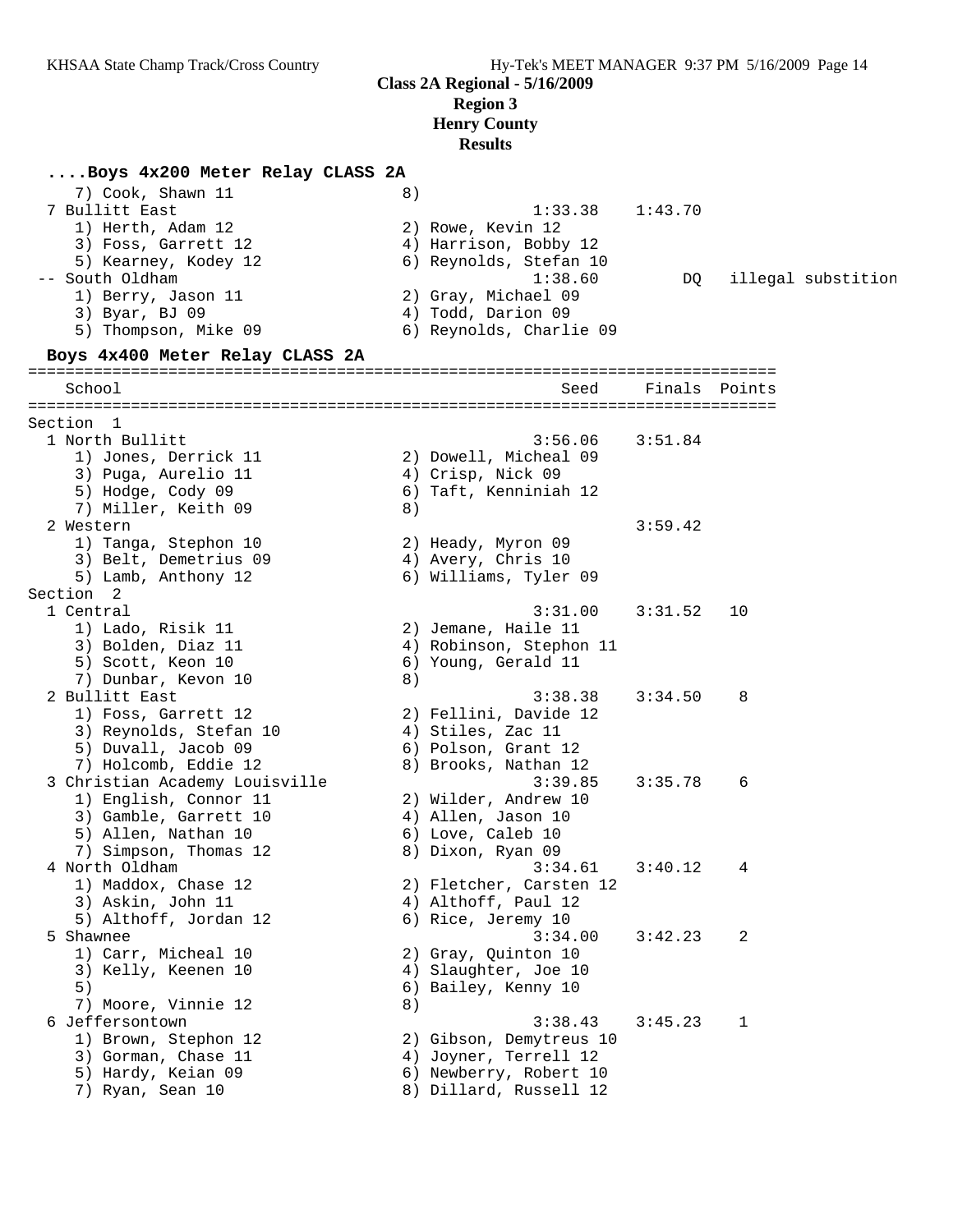## **Class 2A Regional - 5/16/2009 Region 3**

**Henry County**

#### **Results**

| Boys 4x400 Meter Relay CLASS 2A                        |     |                                                     |         |        |
|--------------------------------------------------------|-----|-----------------------------------------------------|---------|--------|
| 7 Fairdale                                             |     | 3:51.43                                             | 3:50.09 |        |
| 1) Toogood, Dion 12                                    |     | 2) Roman, Joacim 10                                 |         |        |
| 3) McAtee, Marvin 11                                   |     | 4) Price, Reggie 09                                 |         |        |
| 5) Dillander, Matt 12                                  |     | 6) Thompson, Deotae 11                              |         |        |
| 7) Watson, Nick 11                                     |     | 8) Kent, Corey 09                                   |         |        |
| 8 South Oldham                                         |     | 3:54.56                                             | 3:51.00 |        |
| 1) Edelen, Michael 11                                  |     | 2) Wiedemer, Kyle 10                                |         |        |
| 3) Hickman, Patrick 10                                 |     | 4) Berry, Jason 11                                  |         |        |
| 5) Law, Jacob 12                                       |     | 6) Law, Jeff 10                                     |         |        |
| 7) Catalano, Thomas 11                                 |     | 8) Thompson, Mike 09                                |         |        |
| Boys 4x800 Meter Relay CLASS 2A                        |     |                                                     |         |        |
| School                                                 |     | Seed                                                | Finals  | Points |
|                                                        |     |                                                     |         |        |
| Section 1                                              |     |                                                     |         |        |
| 1 Central                                              |     | 8:19.47                                             | 8:27.62 | 10     |
| 1) Young, Gerald 11                                    |     | 2) Jemane, Haile 11                                 |         |        |
| 3) Lado, Risik 11                                      |     | 4) Deng, Abram 12                                   |         |        |
| 5) Diego, Araujo 11                                    |     | 6) Scott, Keon 10                                   |         |        |
| 2 South Oldham                                         |     | 8:32.92                                             | 8:35.40 | 8      |
| 1) Berry, Jason 11                                     |     | 2) Hickman, Patrick 10                              |         |        |
| 3) Davis, Adam 10                                      |     | 4) Law, Jacob 12                                    |         |        |
| 5) Catalano, Thomas 11                                 |     | 6) Wiedemer, Kyle 10                                |         |        |
| 7) Pfeifer, Austin 10                                  | 8)  |                                                     |         |        |
| 3 North Oldham                                         |     | 8:32.88                                             | 8:38.14 | 6      |
| 1) Althoff, Paul 12                                    |     | 2) Rice, Jeremy 10                                  |         |        |
| 3) McWilliams, Troas 09                                |     | 4) Sanders, Taylor 09                               |         |        |
| 5) Grandon, Colin 10                                   |     | 6) Roenigk, Justin 11                               |         |        |
| 7) Fowler, Seth 09                                     |     | 8) Althoff, Jordan 12<br>8:55.11                    |         |        |
| 4 Christian Academy Louisville<br>1) Burnett, Jared 11 |     | 2) Simpson, Thomas 12                               | 8:52.25 | 4      |
| 3) Karnes, Tyler 10                                    |     | 4) Allen, Nathan 10                                 |         |        |
| 5) Waggener, Mark 11                                   |     | 6) Blinkhorn, Jon 12                                |         |        |
| 7) Gamble, Garrett 10                                  |     | 8) Wilder, Andrew 10                                |         |        |
| 5 Bullitt East                                         |     | 9:16.98                                             | 8:57.15 | 2      |
| 1) Foster, Bradley 12                                  |     | 2) Fellini, Davide 12                               |         |        |
| 3) Stiles, Zac 11                                      |     | 4) Reynolds, Stefan 10                              |         |        |
| 5) Daugherty, Rob 11                                   |     | 6) Markwell, Austin 12                              |         |        |
| 7) Holcomb, Eddie 12                                   | 8)  |                                                     |         |        |
| 6 Spencer County                                       |     | 9:00.00                                             | 9:06.08 | 1      |
| 1) Abell, Drew 09                                      |     | 2) Hahn, Nathan 09                                  |         |        |
| 3) Kleinjan, Cory 10                                   |     | 4) Meredith, Sam 09                                 |         |        |
| 5) Williams, Mike 09                                   | 6)  |                                                     |         |        |
| 7 Moore                                                |     | 9:16.90                                             | 9:49.78 |        |
| 1) Dean, Corey 12                                      |     | 2) Cook, Shawn 11                                   |         |        |
| 3) Richardson, Nathan 10                               |     | 4) Glover, Shane 09                                 |         |        |
| 5) Walsh, John 10                                      | 6)  |                                                     |         |        |
|                                                        |     | Women - CLASS 2A - Team Rankings - 18 Events Scored |         |        |
|                                                        |     |                                                     |         |        |
| 1) Central                                             | 116 | 2) South Oldham                                     |         | 76     |
| 3) Mercy Academy                                       | 61  | 4) Bullitt East                                     |         | 56     |
| 4) North Oldham                                        | 56  | 6) Christian Academy Louisvi                        |         | 50     |